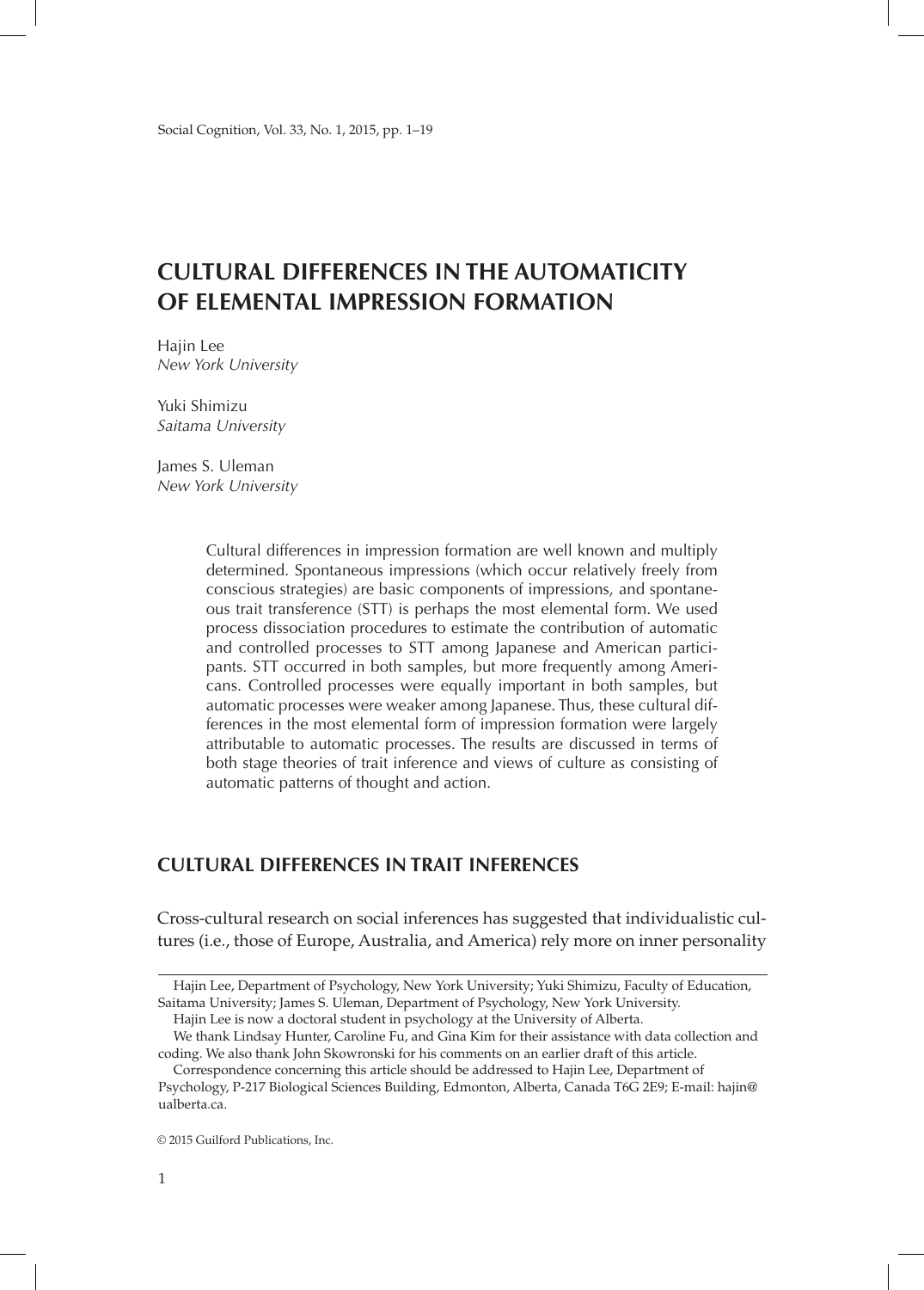traits to explain social behaviors, whereas collectivistic cultures (i.e., those of Japan, Korea, and India) rely more on contextual factors, such as social roles and interpersonal relationships (e.g., Cousins, 1989; Miller, 1984; Shweder & Bourne, 1984). Although members of collectivistic cultures do make robust dispositional inferences that are similar to those made by members of individualistic cultures (e.g., Choi, Nisbett, & Norenzayan, 1999; McCrae, Costa, & Yik, 1996), these cultures differ in the attention paid to social contexts (e.g., Kitayama, Duffy, Kawamura, & Larsen, 2003; Masuda & Nisbett, 2001) and the degree to which they discount situational effects when making dispositional inferences (Choi & Nisbett, 1998).

In addition, some researchers (Cousins, 1989; Rhee, Uleman, Lee, & Roman, 1995) have discovered cultural differences when participants generate self-descriptions. Euro-Americans used unconditional traits (e.g., "I am generous") more frequently in their self-descriptions than did East Asians and Latinos (also collectivist), who tended to describe themselves by using conditional traits (e.g., "I am generous with my family") and social categories (e.g., "I am a student").

Cultural differences also exist with regard to spontaneous trait inferences (STIs; e.g., Na & Kitayama, 2011; Newman, 1993; Zárate, Uleman, & Voils, 2001), that is, unintentional impressions made without awareness from self-descriptions of behavior (Carlston & Skowronski, 1994; Winter & Uleman, 1984). Thus, "she returned the wallet with all the money in it" may spontaneously activate "honest," and this trait is then bound to the representation of the actor. STIs are more common among Euro-Americans than among Asian- and Latin-Americans, both of which are collectivist groups. For example, a recent study by Na and Kitayama (2011) provided behavioral and neurological evidence of cultural differences between Euro- and Asian-Americans. In Study 1, individuals' performance on a lexical decision task suggested that only Euro-Americans made trait inferences spontaneously. Study 2 confirmed this by using the N400 component of an ERP response. In addition, Zárate, Uleman, and Voils (2001) compared the STIs of Anglo- and Latino-Americans and found similar results. They argued that Anglo-Americans and Latino-Americans showed differences in the initial trait activation stage of STI. Both studies suggested that this initial stage of trait activation by behavior descriptions plays a critical role in producing the observed cultural differences in STI.

# **Stages of Trait Inferences**

Perhaps the best-known model of stages in inferring traits from behavior is that of Gilbert, Pelham, and Krull (1988). In it, behaviors are first *categorized* in trait terms; then, the actor is *characterized* as having that trait; and finally, the characterization is *corrected* in light of the situation. The first two stages occur automatically, whereas the third is controlled and dependent on motivation and cognitive capacity. Subsequent research has revealed the critical roles of goals and of binding activated trait concepts to representations of actors. The explicit goal of forming an impression of the actor produces trait impressions, whereas the goal of assessing the situation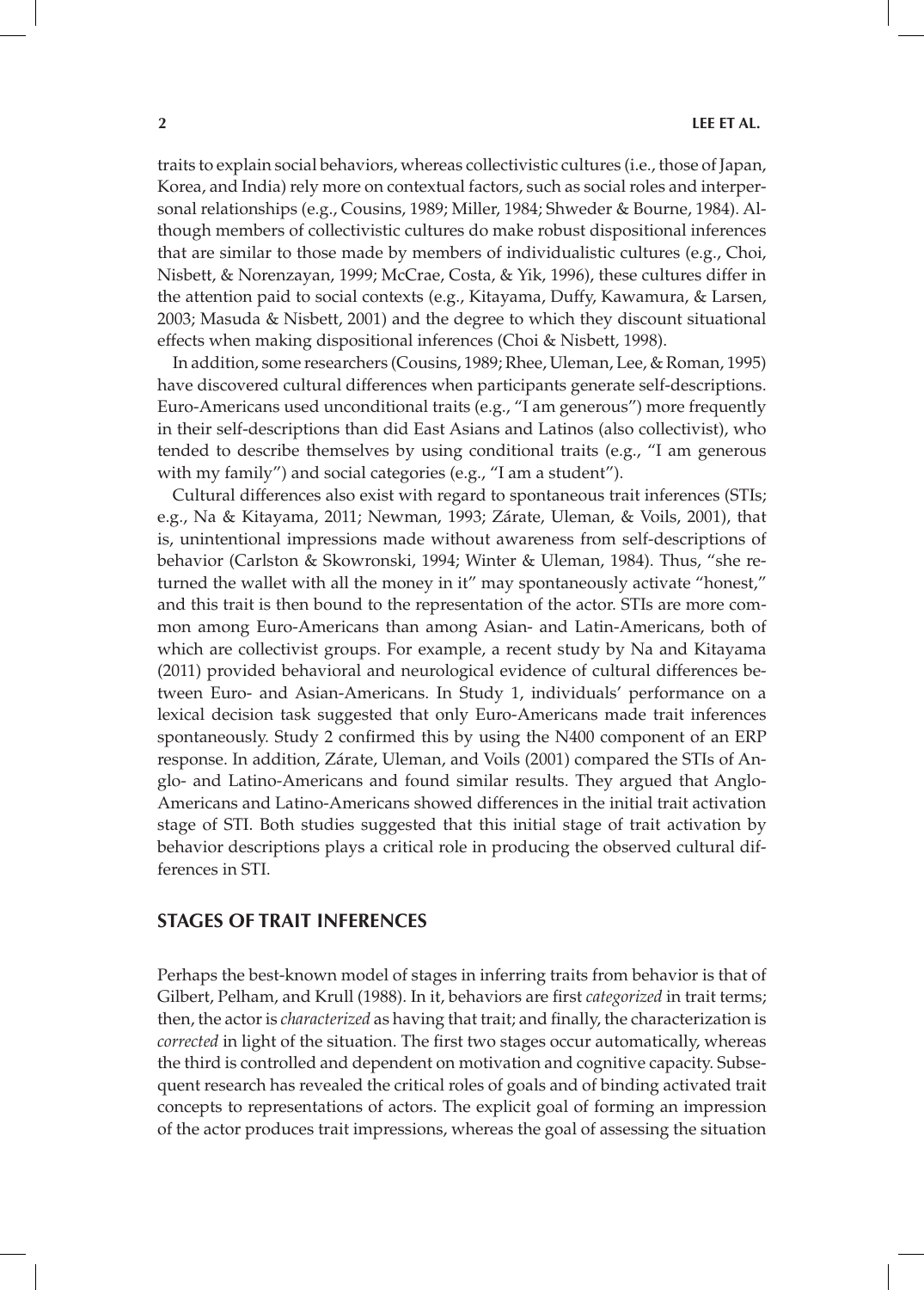produces characterizations of the situation. Goals activate relevant concepts and shape inferences (Krull, 1993). However, trait inferences do not require impression formation goals, and they occur without them. These unintentional (often unconscious) trait inferences occur "spontaneously" when behaviors afford them (Uleman, Saribay, & Gonzalez, 2008).

Once a trait implying a behavior activates a trait concept, it must be bound to a person representation to form an impression. If no representation of the actor is present, and a representation of a different person is present, then spontaneous trait transference (STT) occurs rather than spontaneous trait inference (STI). In STT, that other person is associated with and rated higher on the trait than s/he would be otherwise. Thus, research on STI and STT elaborates the model of Gilbert et al. (1988). Once the trait is activated by categorizing the behavior, characterizing a person in trait terms can occur through (a) goal-directed attributional processes; (b) the spontaneous binding of the trait concept to the actor (STI), in the absence of impression formation goals but in the presence of the actor; or (c) the spontaneous binding of the trait concept to a different person if the actor is not present (STT). Whichever route is followed, there is no "person impression" until the activated trait concept is bound to a person.

Skowronski, Carlston, Mae, and Crawford (1998) distinguished between STI and STT in terms of the type of binding (inference versus association). In STI, an inferred trait is "a property of" an actor, but in STT, the trait is simply associated with a person who is different from the actor. Although both STI and STT involve thinking that occupies cognitive capacity (Wells, Skowronski, Crawford, Scherer, & Carlston, 2011), Crawford, Skowronski, Stiff, and Scherer (2007) found that STI is affected by a manipulation of processing goals, whereas STT is not. Furthermore, when an actor is present, STT is less likely to occur (Crawford, Skowronski, Stiff, & Leonards, 2008).

Whereas the model of Gilbert et al. (1988) provides a useful framework for our research, Trope's (1986) model implicitly integrates situational information into the initial processing of behaviors by either enhancing or diminishing intentional trait inferences (Trope & Gaunt, 2000). The model is particularly relevant when behaviors are ambiguous. Ham and Vonk (2003) have shown that when perceivers read behavioral descriptions that afford both trait and situational inferences (e.g., "John got an A on the test"), they spontaneously make both trait (John is *smart*) and situational inferences (the test is *easy*), regardless of processing goals.

# **When Might Automatic Cultural Differences First Appear?**

Cultural differences in forming person impressions from behaviors arise from many sources, including differences in habitual attentional patterns (e.g., Miyamoto, Nisbett, & Masuda, 2006), in the cultural meanings of behaviors (Miyamoto & Kitayama, 2002), and in the degree to which situations and roles rather than traits are used for social prediction (Gelfand, Spurlock, Sniezek, & Shao, 2000; see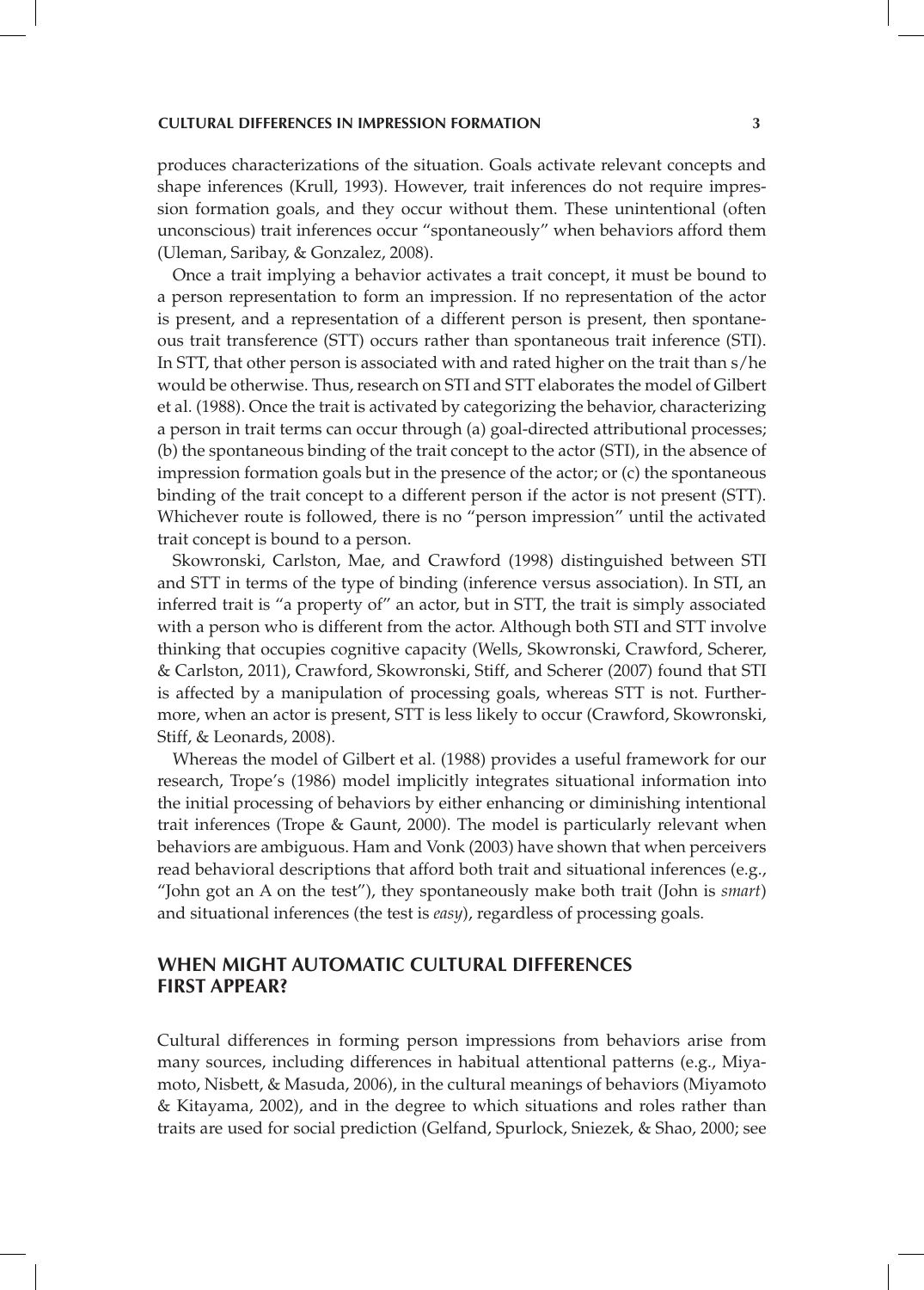Chiu & Hong, 2007, for a recent review). Within the model of Gilbert et al. (1988), the earliest stage at which cultural differences in impressions can appear is the second one, when traits are bound to persons.

This study was designed to test for cultural differences at this stage by using STT rather than STI. Carlston and Skowronski (2005) argued that STI is based on unconscious attributional processes, whereas STT is based on simple associations. They cited several empirical differences between STI and STT that support this distinction. There seems to be little doubt that STT processes are simpler than STI processes, even though STT also produces person impressions. If one is looking for automatic processes, by whatever definition, they are more likely to be prominent in simpler processes.

While we might have pursued automaticity in terms of Bargh's (1994) "four horsemen," which enumerate various properties of automatic processes, we prefer Jacoby's (1991) process dissociation procedure (PDP) because of its affirmative and intuitively compelling definition of control and because of its recognition that no task is purely automatic or controlled. It has not been applied to STT before, but the application is straightforward in the false recognition paradigm (McCarthy & Skowronski, 2011; Todorov & Uleman, 2002, 2003, 2004).

### **Spontaneous Trait Transference**

Carlston and Skowronski (2005), Carlston, Skowronski, and Sparks (1995, Study 4), and Skowronski, Carlston, Mae, and Crawford (1998) produced STT by presenting descriptions of trait-implying behaviors with photos of non-actors who were describing others (actors) who were not pictured. Thus, when participants read a description of an actor (e.g., "He was walking down the street one day and saw a puppy on the sidewalk. He kicked it out of his way") while viewing the photograph of a female speaker, they spontaneously associated the inferred trait, *cruel*, with the speaker. The present study addresses the effects of culture on this type of associative processing (STT) in forming impressions. Cultural differences should be seen most clearly in the relatively automatic components of the simplest person perception processes. Cultural practices are acquired slowly, over a lifetime, and are carried out relatively automatically, that is, unreflectively (Kitayama, 2002). Thus, they should be seen most clearly in STT.

Carlston and Skowronski (2005) suggested that STT is more likely the result of automatic than of controlled processing. In addition, Skowronski et al. (1998) indicated that STT effects could occur without awareness. However, no studies have directly addressed the extent to which STT is automatic. To explore this, we investigated cultural differences in the contributions of automatic and controlled processes to STT by using the process dissociation procedure (PDP; e.g., McCarthy & Skowronski, 2011; Payne, 2005) and the false recognition paradigm (Todorov & Uleman, 2002) among American and Japanese participants.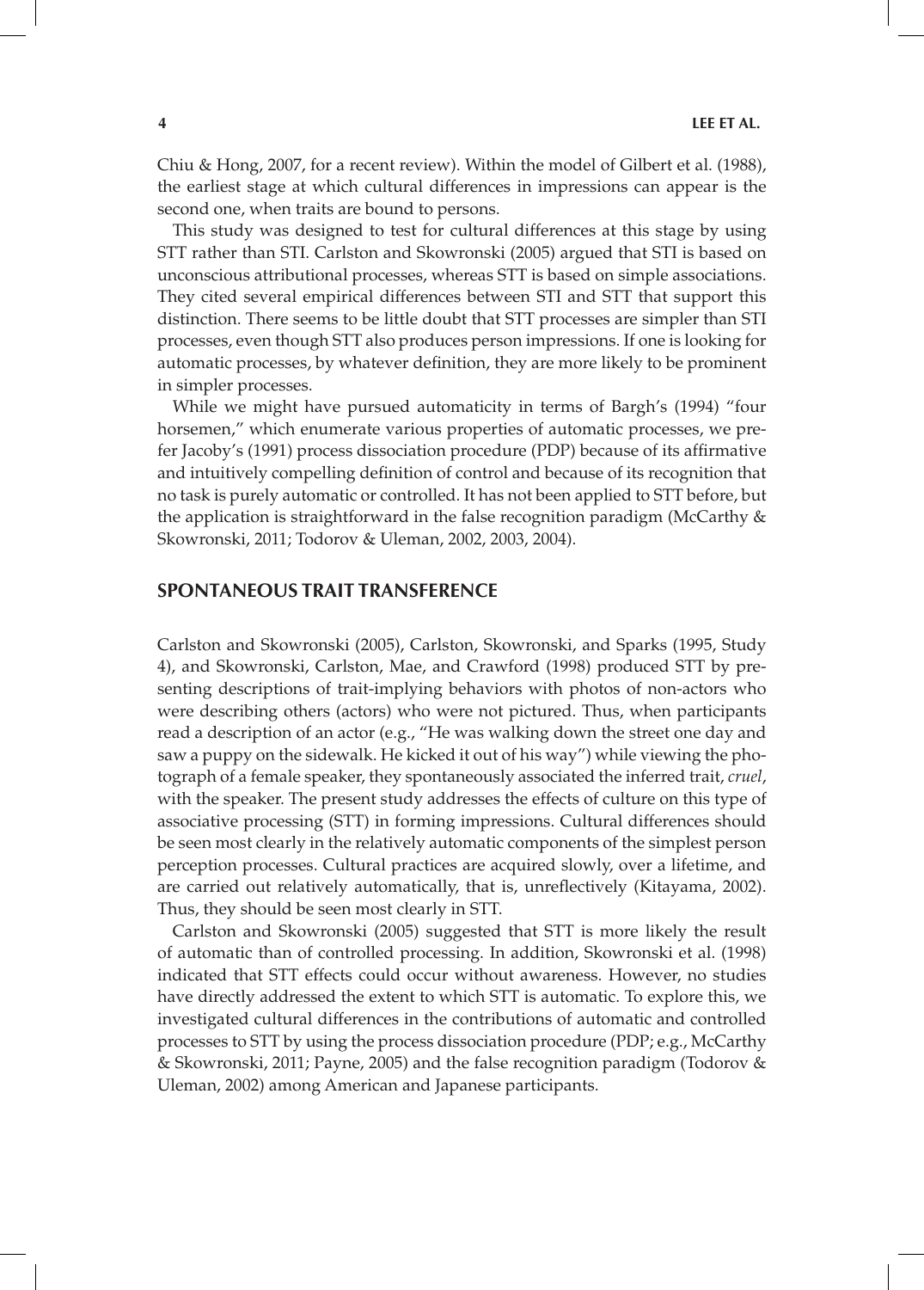We hypothesized that STTs will be more frequent among American than among Japanese participants. Based on our understanding of cultural processes as more automatic than controlled processes, we expected this cultural difference to be attributable more to differences in automatic processes than to differences in controlled processes.

### **Method**

### **PARTICIPANTS**

Undergraduate students ( $N = 60$ ,  $M_{\text{age}} = 19.83$ , 18 to 23 years; 33 Euro-Americans, 20 Asian-Americans, 5 Hispanics, 1 African-American, and 2 others) volunteered from the subject pool at New York University. One participant was excluded for not being fluent in English. Fifty-eight undergraduates ( $N = 58$ ;  $M_{\text{age}} = 19.25$ , 18 to 23 years), all native Japanese speakers, also volunteered at Saitama University.

#### **STIMULI**

*Behavioral Descriptions and Photos.* We pre-tested 100 trait-implying behavioral descriptions in both America and Japan, including descriptions used in a previous study (Uleman, 1988). We selected the 40 trait-implying sentences that had (1) the highest consensus on their trait implications (> 70%) and (2) similar social desirability ratings across both American and Japanese participants.

In the main experiment, each of these 40 behavioral descriptions and an additional 10 control descriptions were displayed with photographs of different speakers. We selected 50 faces of various races (25 females) for American participants and 50 Asian faces (25 females) for Japanese participants. To emphasize that each statement described someone other than the pictured speaker, we paired the photographs with sentences that used pronouns of the opposite gender (e.g., a man's photo was paired with "*She* got an A on a chemistry test").

Three types of sentences were used in the exposure task (see below): (1) 20 traitexplicit descriptions, which explicitly stated the actors' traits (i.e., "She was *caring* and nursed the bird with a broken wing back to health"); (2) 20 trait-implying descriptions, in which traits were implied but did not appear in the descriptions (i.e., "She nursed the bird with a broken wing back to health"); and (3) 10 control sentences adopted from a previous study (Uleman, Hon, Roman, & Moskowitz, 1996) with low consensus on their trait implications. For the recognition task (below), 10 photos from the trait-explicit descriptions and 10 photos from the traitimplying descriptions were matched with traits that previously appeared or that were implied in the descriptions. The other 20 photos from these two groups were mismatched, that is, paired with traits that they did not include or imply (see Appendix A).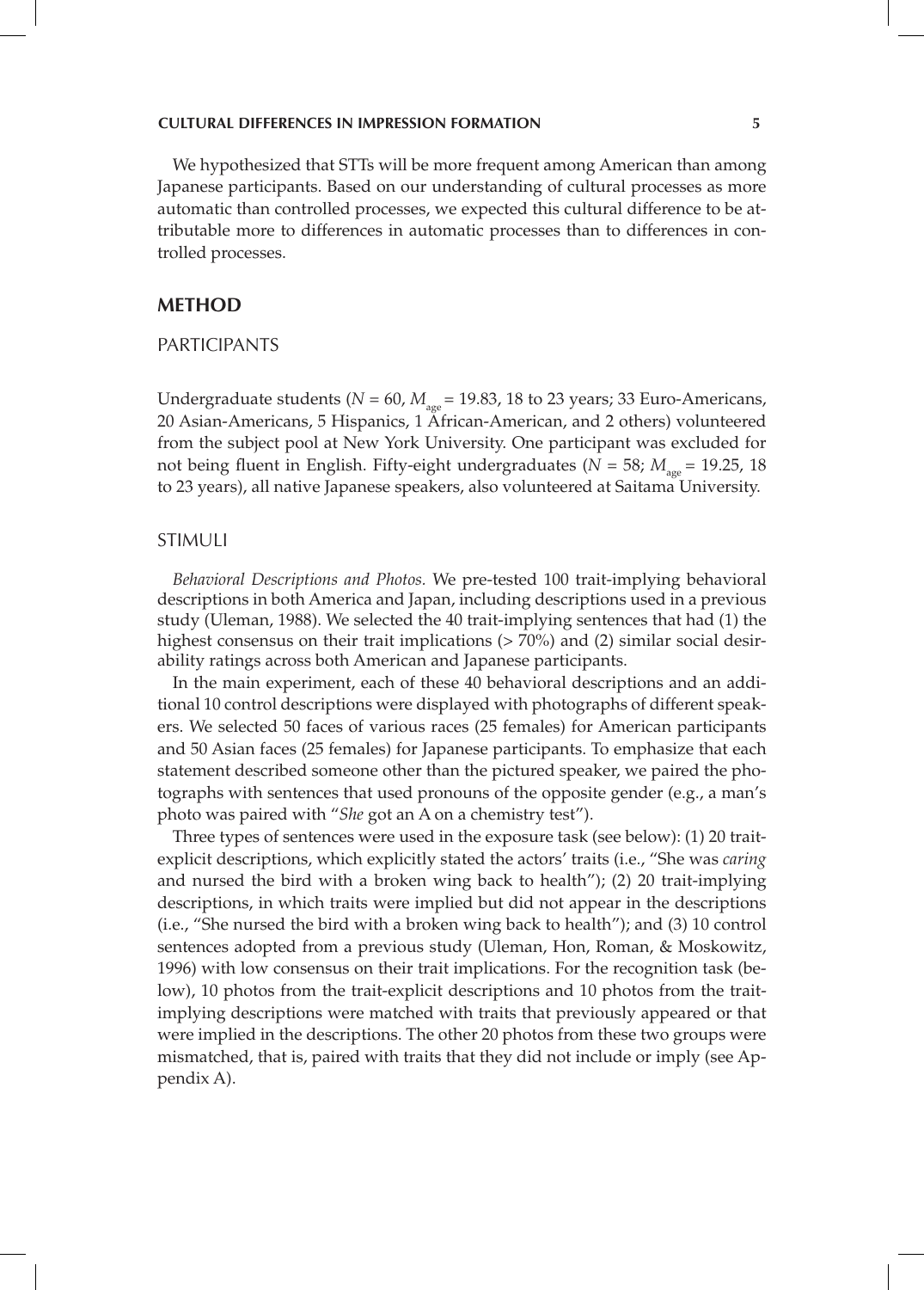### **PROCEDURE**

STTs were detected with the false-recognition paradigm (Todorov & Uleman, 2002, 2003, 2004). The experiment comprised three tasks: (1) an exposure task, (2) a filler task, and (3) a recognition task. An experimenter greeted participants upon their arrival at the lab and obtained their informed consent. After the participants were seated in front of computer monitors, they read written instructions that asked them to memorize the behavioral descriptions provided by pictured acquaintances of targets who were not themselves. The instructions did not explicitly ask the participants to form impressions.

*Exposure Task.* The participants were exposed to 50 photograph-behavior pairs: 20 explicit trait trials, 20 implicit trait trials, and 10 control trials. Each photographbehavior pair was presented for 12 seconds, and the pairs were presented in a randomized order. One filler sentence was included both at the beginning and at the end of the task to mitigate primacy and recency memory effects.

*Filler Task.* We used an anagram task to reduce the participants' ability to recall the descriptions from short-term memory. We created 22 scrambled words (e.g., EALPP) and gave the participants 5 minutes to complete them.

*Recognition Task.* After the filler task, the participants had two practice trials to familiarize themselves with the recognition task. In each trial, the participants indicated whether a trait word had been included in the description accompanying the photograph of the speaker by pressing the labeled "Yes" or "No" key on a computer keyboard. "Yes" responses on the 10 explicit trials were correct and provided *hit rates*. "Yes" responses on the 10 implicit trials, where the traits were only implied, were errors and provided *false recognition rates*. Participants' guessing was assessed by examining the 20 other trials in which either an explicit or implicit trait in the exposure task mismatched the photo presented in the recognition task. These were the *mismatch rates*. After completing these 40 trials in random order, the participants filled out a short questionnaire about the procedure and they were thanked and debriefed.

#### Analyses

The rate of *yes* responses for each type of trial (hit, false recognition, and mismatched) was calculated. In this paradigm, the difference between the false recognition rate and the mismatch rate estimates STI or STT occurrences (e.g., Goren & Todorov, 2009). In addition, the parameter estimates of automatic (A) and controlled (C) processes were calculated based on the participants' response rates for each of the three trial types by using a PDP (McCarthy & Skowronski, 2011; Payne, 2005).

*PDP Analysis.* McCarthy and Skowronski (2011) identified three types of recognition trials and scores. The first type, *hit*, occurs when participants recognize explicit traits in behavioral information and produce correct responses. These correct responses can result from both participants' recall of an exact behavioral sentence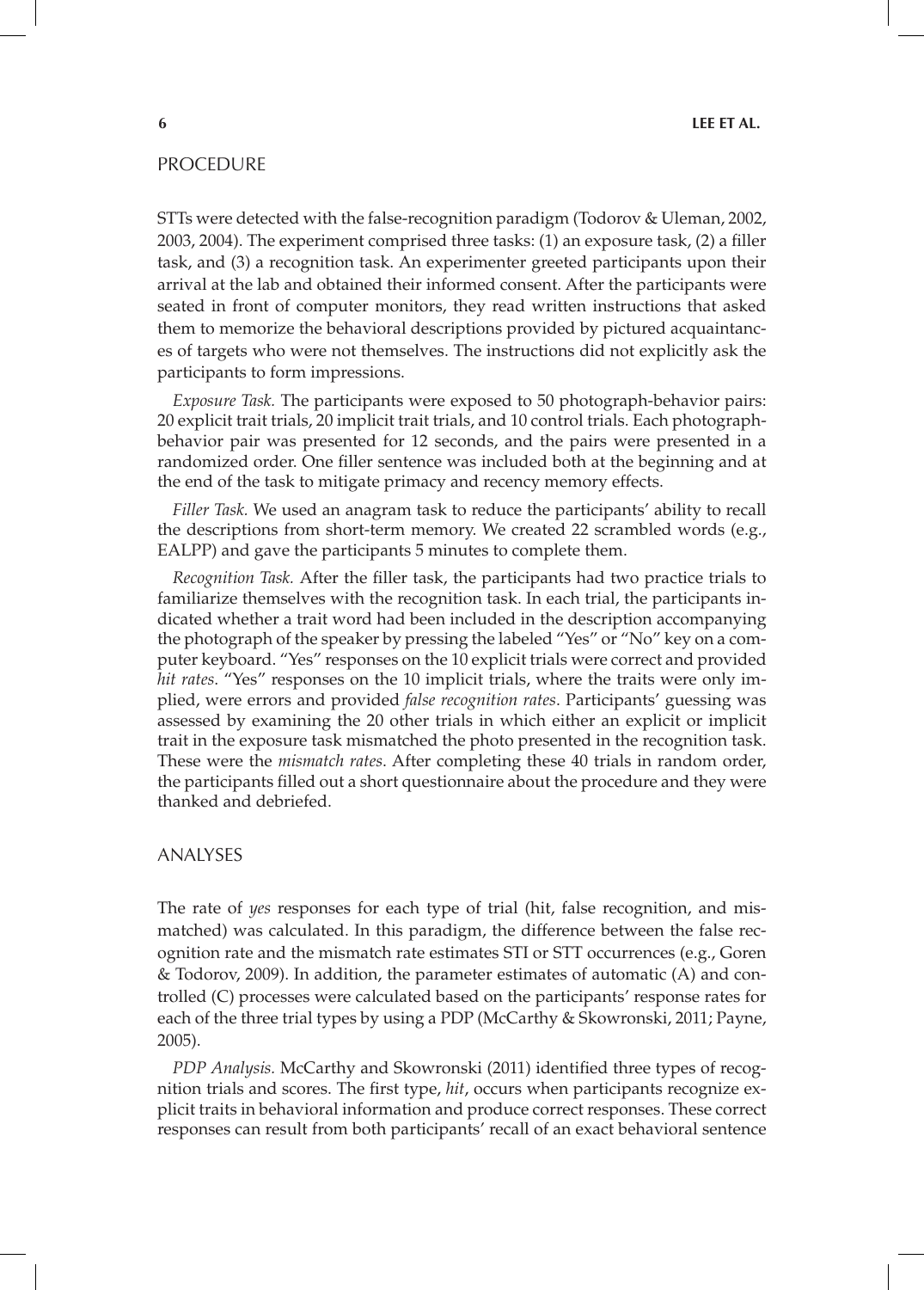when prompted by a photograph (via controlled processes) or from an unconscious association between a photo and a trait word (automatic processes). When controlled and automatic processes both contribute to correct responses, this is known as a PDP inclusion trial. The second type of trial and score, *false recognition*, occurs when participants claim to have seen a trait even though that trait was not present. In such a case, participants fail to recall the behavior and instead respond "Yes" because of the association of the inferred trait with the photo. When controlled and automatic processes work in opposition in this way, this is a PDP exclusion trial. Finally, participants' *guessing tendencies* on the mismatched trials reflect neither automatic processes nor controlled processes because there is no relevant behavior-photo pair. When the "Yes" response rates in the mismatched conditions are greater than 0, this indicates participants' guessing tendencies.

Most tasks involve both automatic and controlled processes. To estimate their distinct contributions in the false recognition task, one can treat hit and false recognition trials and scores as inclusion and exclusion tasks, respectively. In an inclusion task, controlled processes (C) and automatic processes (A) work in concert; in an exclusion task, the two processes work in opposition. In an inclusion task, participants recall the behavior through controlled processes (C) or, if the controlled processing fails  $(1 - C)$ , respond on the basis of automatic processes  $(A)$ . This can be described mathematically as Inclusion Task Performance =  $C + A (1 - C)$ . In an exclusion task, performance depends on automatic processing when the controlled processing fails. This can also be expressed mathematically as Exclusion Task Performance =  $A(1 - C)$ . Based on these equations, controlled and automatic processes can be calculated as follows: C = Inclusion Task Performance – Exclusion Task Performance, and  $A = Exclusion$  Task Performance  $/ (1 - C)$ . These C and A estimates are the *uncorrected estimates*.

When the "Yes" response rate in the mismatched condition exceeds 0, there are two procedures that can be used to correct for participants' guessing tendencies (G) on both types of trials. First, *the difference score correction procedure* also defines C as Exclusion Rate –Inclusion Rate, that is, the difference in performance when control is possible and when it is not. Guessing (G) in both cases is canceled out. However, the uncorrected A estimate (when C fails) is inflated by G and actually equals  $(A + G)$ . Therefore, the difference score correction is calculated by subtracting the participants' mismatch, that is, G, rates from the uncorrected A estimates, that is,  $A = [Exclusion Task Performance / (1 - C)] - G.$ 

The more conservative *probability correction procedure* regards guessing as the probability that participants will answer "Yes" in the absence of controlled and automatic processes, that is, Guessing Performance =  $G(1 - C)(1 - A)$  (see Buchner, Erdfelder, & Vaterrodt-Plünnecke, 1995). It accounts for guessing both in inclusion task performance and in exclusion task performance as follows: Inclusion Task Performance =  $C + A(1 - C) + G(1 - C)(1 - A)$  and Exclusion Task Performance = A  $(1 – C) + G (1 – C) (1 – A)$ . In the probability correction procedure, C estimates can be expressed mathematically as  $C =$  Inclusion Task Performance – Exclusion Task Performance, and A estimates can be expressed mathematically as A = (Exclusion Task Performance – G + GC) /  $[(1 – C) (1 – G)]$ . Because considering participants' guessing as probabilistic appears to be the most conservative approach to the data,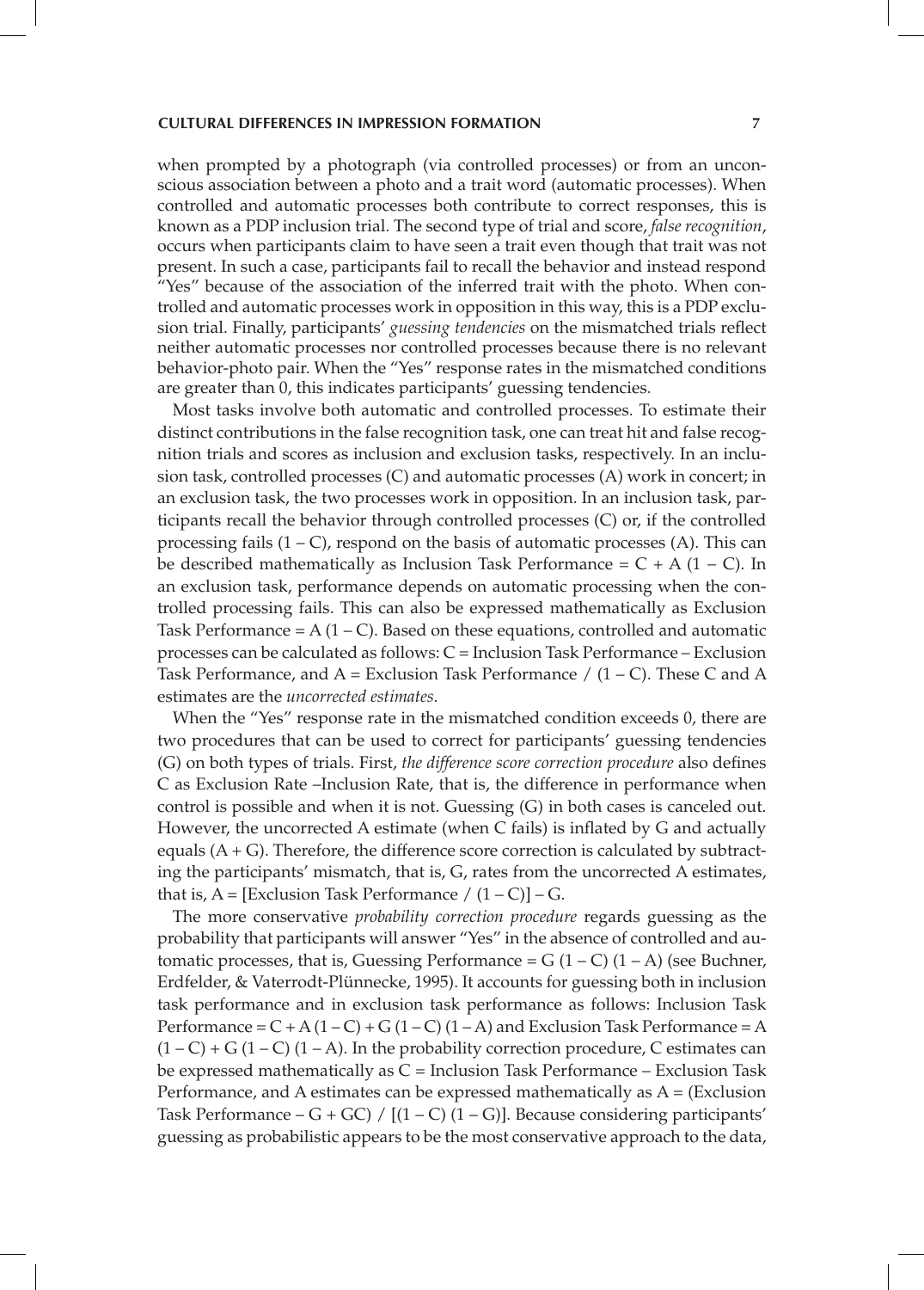|                          | America ( $n = 59$ ) |     | Japan $(n = 58)$ |     |
|--------------------------|----------------------|-----|------------------|-----|
| <b>Type</b>              | М                    | SD  | М                | SD  |
| Hit                      | .67                  | .17 | .59              | .18 |
| <b>False Recognition</b> | .46                  | .19 | .34              | .18 |
| Mismatch                 | .29                  | .12 | .27              | .14 |
| <b>Difference</b>        | .16                  | .24 | .07              | .23 |

**Table 1. Percentage of "Yes" Responses during the Recognition Task**

*Note.* Difference = False Recognition Rate – Mismatch Rate.

our discussion of the results focuses on the analyses of the probabilistic correction estimates (see McCarthy & Skowronski, 2011, for an application).

### **Results**

#### Recognition Task Performance

A 2 Country (America, Japan)  $\times$  3 Trial Type (hit, false recognition, mismatched; within-Ss) ANOVA yielded simple main effects of trial type, *F*(2, 230) = 130.22, *p*  $< .001, \eta_p^2 = .53$ , and country, *F*(1, 116) = 17.55, *p*  $< .001, \eta_p^2 = .13$ . The two-way interaction approached significance,  $F(2, 230) = 2.57$ ,  $p = .08$ ,  $\eta_p^2 = .02$ .

The trial type main effect occurred because the "Yes" rate was highest for hits (*M* = 0.63, *SD* = 0.18), moderate for false recognitions (*M* = 0.40, *SD* = 0.19), and lowest for mismatches ( $M = 0.28$ ,  $SD = 0.13$ ). The high hit rate indicates that participants paid attention to the "memory task" and responded well above chance (0.50), *t*(116) = 37.49, *p* < .001, Cohen's *d* = 1.24. In addition, the higher rate for false recognitions than for mismatches indicates that participants formed STT, *t*(116) = 22.15,  $p < .001$ , Cohen's  $d = 0.74$ . Because the rate in the mismatched condition was substantially greater than 0, we must correct for guessing when calculating the automatic and controlled estimates.

Comparing cultural differences for each trial type showed that the American hit rate was higher than the Japanese hit rate,  $F(1, 115) = 6.17$ ,  $MSE = 3.63$ ,  $p < .05$  (see Table 1, top row). Likewise, the American false recognition rate was higher than the Japanese false recognition rate,  $F(1, 115) = 11.82$ ,  $MSE = 3.96$ ,  $p < .01$ . However, the mismatch rates did not differ, *F*(1, 115) = .7, *ns*. Thus, participants from each culture did not differ generally in their error rates. The difference was specific to false recognition.

In the false recognition paradigm, the difference between false recognition and mismatch rates measures trait inferences (Goren & Todorov, 2009; Todorov & Uleman, 2002). This difference was significantly higher among Americans (*M* = .16, *SD* = .24) than among Japanese (*M* = .07, *SD* = .23), *t*(115) = 2. 29, *p* = .024 (see Figure 1). Equally important, participants from both cultures showed significant STT. For the Japanese, the difference score of 0.07 exceeded zero,  $t(57) = 2.17$ ,  $p = .032$ . Thus, STT occurred in both cultures.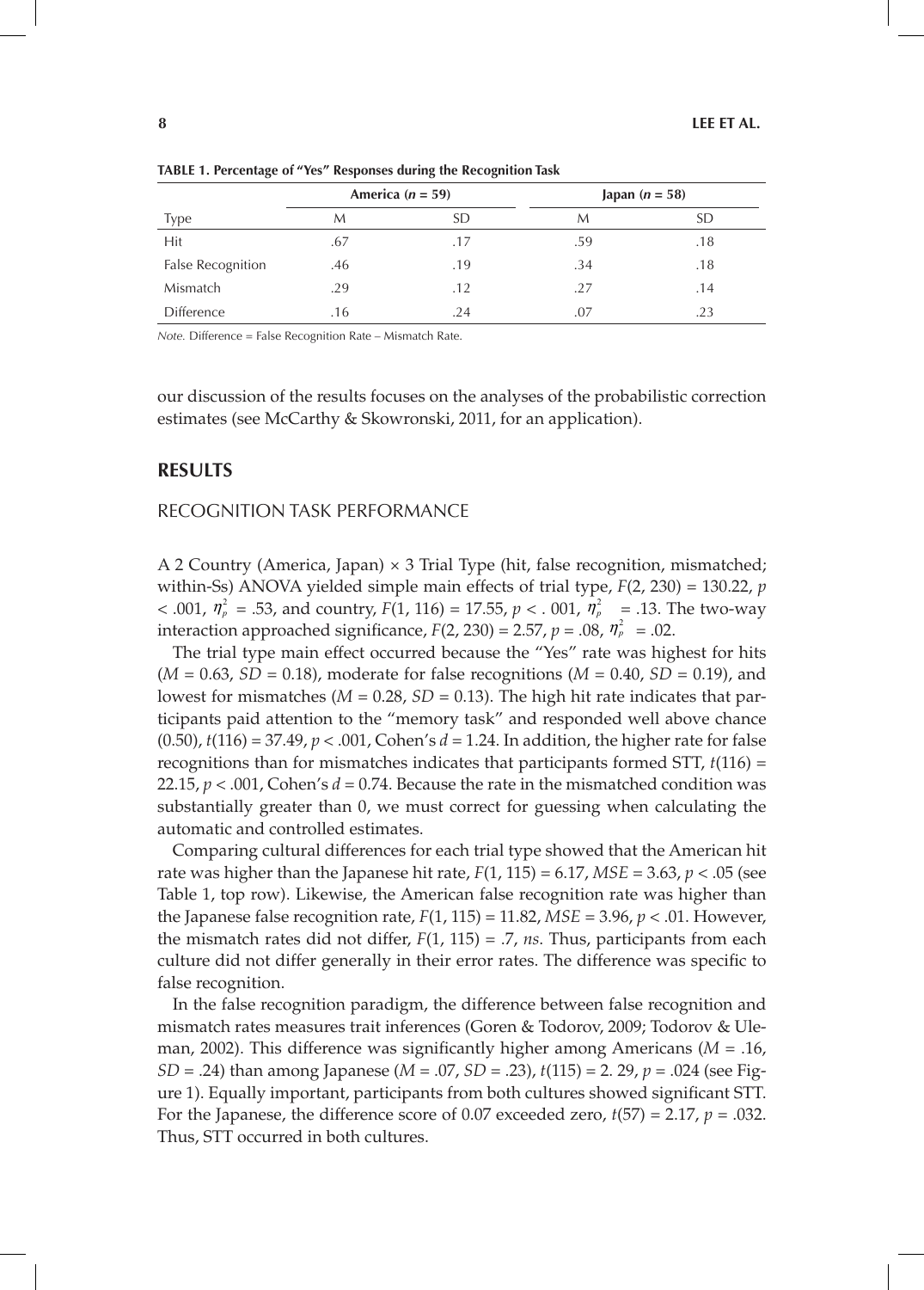

FIGURE 1. Percentage of Yes responses during the recognition task across different countries.

### PDP Analysis

The controlled (C) and automatic (A) processing estimates were calculated as described above (see Method). Table 2 displays three sets of parameter estimates, one uncorrected and two for each method for correcting for guessing. Of the two methods, treating guessing as probabilistic (*the probabilistic correction approach*) is the most conservative approach to the data. Therefore, these estimates were analyzed by using *t-*tests to compare American to Japanese participants. The results from the other estimates were similar.

Control processes (C) did not differ between Americans (*M* = 0.23, *SD* = 0.20) and Japanese (*M* = 0.28, *SD* = 0.24), *t*(115) = -1.1, *ns*. By contrast, automatic processes (A) contributed more to task performance for the Americans than for the Japanese,  $t(115) = 2.55$ ,  $p = .01$ , Cohen's  $d = .47$ . That is, forming STTs was more automatic for Americans than for Japanese.

## **Discussion**

We investigated cultural differences in impression formation by focusing on the simplest, most elemental impression, STT. STT is thought to reflect mere associations between traits and persons rather than the more complex unconscious attributional processes that produce STI. We hypothesized that when participants read about speakers describing a third party's trait-implying behaviors, Americans would form more associations between the implied traits and the speakers than Japanese. That is, STT would be less frequent among Japanese than among Americans. We also thought that this cultural difference would occur because STT is less automatic among Japanese. Our findings were consistent with these hypotheses, as well as with earlier research showing similar cultural differences in spontaneous trait activation (Zárate et al., 2001) and inference (Na & Kitayama, 2011). Our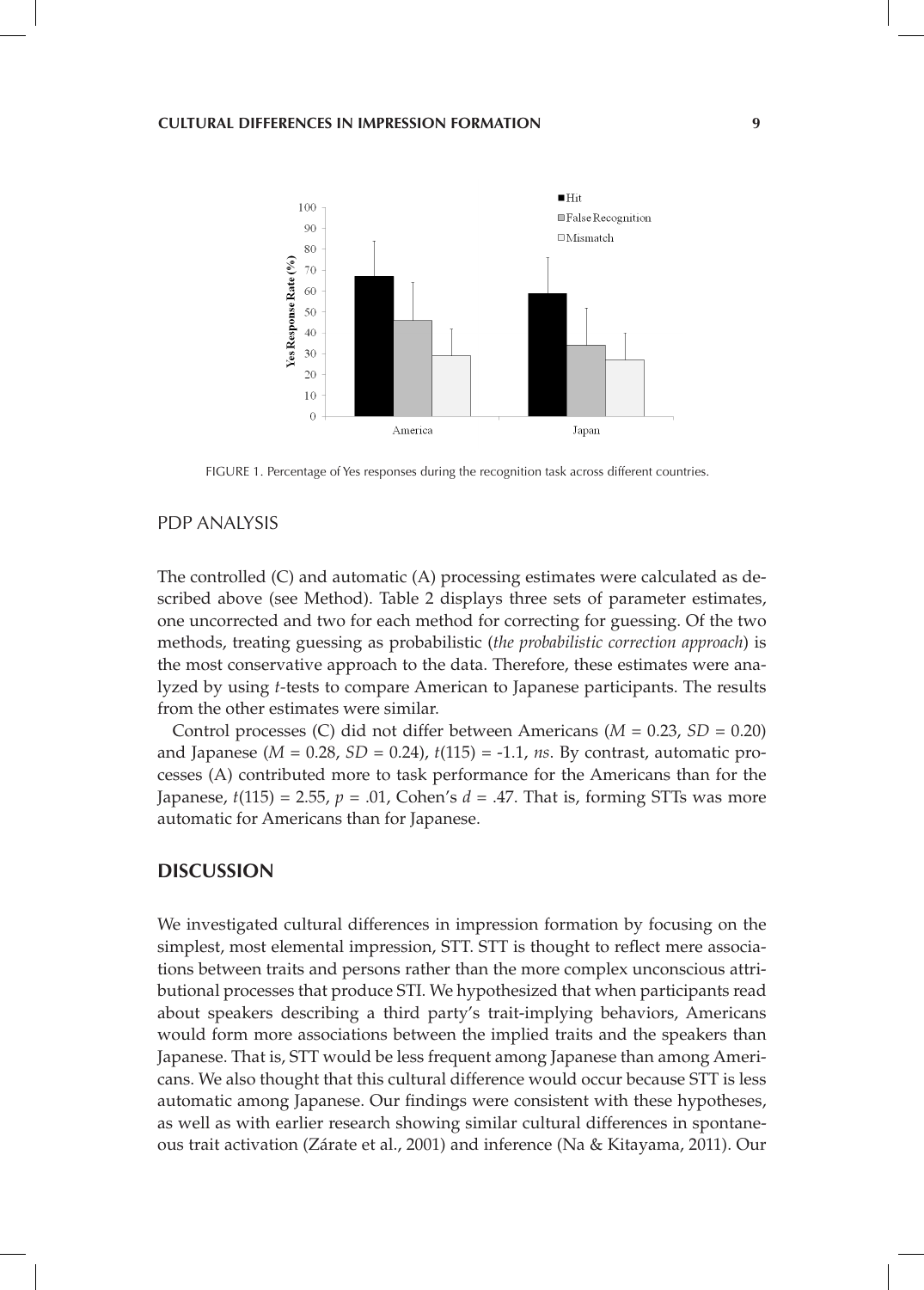| <b>Estimate</b> | Uncorrected |       | Difference score<br>correction procedure |       | <b>Probability correction</b><br>procedure |       |
|-----------------|-------------|-------|------------------------------------------|-------|--------------------------------------------|-------|
|                 | America     | Japan | America                                  | Japan | America                                    | Japan |
|                 | 23          | .28   |                                          | .28   |                                            | .28   |
|                 | .58         | 44    | .30                                      | .20   |                                            | 14    |

**Table 2. Controlled and Automatic Process Estimates, with Two Methods of Correcting for Guessing**

*Note.* The cells represent the parameter estimates. The formulas for these calculations are found in the Method section.

findings suggest that the widely reported cultural differences in trait attributions may be due, at least in part, to cultural differences in the earliest and simplest stage of impression formation in which trait-relevant descriptions of behaviors are inferred and in which these activated concepts are associated with persons, that is, in STT.

These findings may seem to challenge the conclusion of Choi et al. (1999) in their review of cultural differences in attributions in which they adopted the classic situation versus disposition dichotomy: the "East-West split in attribution thus originates primarily from a stronger 'situationism' or belief in the importance of the context of behavior in East Asia. Consequently, East Asians are more likely than Westerners to avoid the correspondence bias as long as situational constraints are salient" (p. 47).

Three points undermine the relevance of this classic dichotomy and conclusion. First, questionnaire studies of beliefs in many cultures show that interactionism is more common than either dispositionism or situationism (Church et al., 2012; Norenzayan, Choi, & Nisbett, 2002). Second, the stimuli in our study, and in most studies of STT and STI, are designed to imply traits, and they provide little or no situational information. Thus, the affordance for situationism is minimal. Third, spontaneous dispositional and situational inferences are not mutually exclusive. They can occur simultaneously (Ham & Vonk, 2003). Thus, cultural differences in impression formation may be relatively independent of situationism (see also Malle, 2004; Miller, Smith, & Uleman, 1981).

#### Stages of Trait Inferences

If a single variable such as situationism seems to be insufficient to account for cultural differences in impression formation, a more fine-grained look at the processes of impression formation may be useful. Three papers have attempted to identify these cultural differences with particular stages of trait inferences, all using the categorize-characterize-correct model of Gilbert et al. (1988) and all focusing on the role of automatic processes.

Knowles, Morris, Chiu, and Hong (2001) compared participants from Hong Kong with participants from the U.S. They compared only two models that predict cultural differences, varied cognitive load, and used an attitude attribution paradigm (Jones & Harris, 1967). They rejected a "spontaneous default inference" model, which posits that East Asians first make automatic situational (not dispo-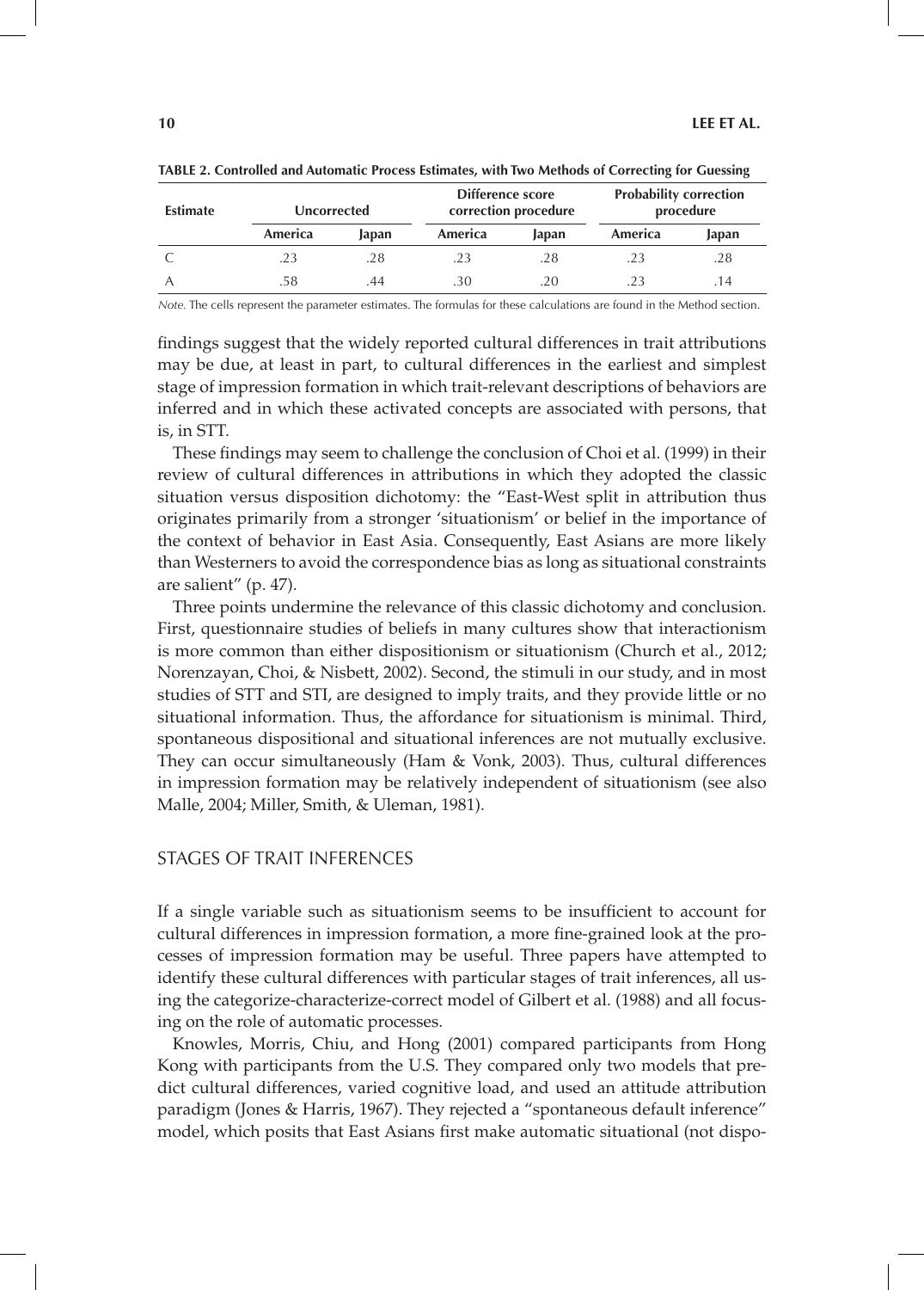sitional) attributions and then effortfully correct them with dispositional information. They found support for the "automatized situational correction" model in which everyone first makes automatic dispositional attributions, but those from Hong Kong "have automatized the ability to correct attributions to personal dispositions to take into account situational influences" (p. 1344).

Lieberman, Jarcho, and Obayashi (2005) used the "anxious woman" paradigm of Gilbert et al. (1988), and varied both cognitive load and whether East Asian and American participants were asked to make dispositional or situational attributions. The results across five studies suggested two conclusions. First, "automatic attributional habits were substantively the same across cultures" (p. 898). Under cognitive load, when controlled correction was blocked, those from both cultures made whichever attributions (dispositional or situational) they were instructed to make. Second, under no cognitive load, East Asians did not show the usual pattern of augmentation and discounting that Americans showed. Instead, they "ignore the specific content of situational information in favor of a general situationalist account of behavior" (p. 899).

Mason and Morris (2010) surveyed the social cognitive neuroscience literature for evidence on cultural differences in automatic impression formation processes. Among others, they reported cultural differences in activity "early in the processing stream that support automatic functions" (p. 300), that is, in the posterior superior temporal sulcus (pSTS) and the temporal poles (TPs), that are generally consistent with but that are not tightly tied to behavioral evidence. Rather than supporting clear conclusions, this paper identifies a promising research agenda as well as gaps in our knowledge.

Among the gaps "are attempts to identify brain regions recruited when participants deliberately explain behavior in terms of situational constraints" (Mason & Morris, 2010, p. 302). Brosch, Schiller, Mojdehbakhsh, Uleman, and Phelps (2013) recently did this by showing that the left dorsolateral prefrontal cortex (DLPFC) is uniquely active when people intentionally make situational rather than dispositional attributions. The DLPFC is heavily involved in executive processing and conscious control. Although this study provides strong social neuroscience support for the Gilbert et al. (1988) hypothesis of a final controlled correction stage, it did not examine cultural differences. The participants were NYU undergraduates.

Thus, the evidence on where cultural differences enter a stage model of impression formation is remarkably sketchy and incomplete. It includes differences in automatic attention to, processing of, correcting for, or defaulting to situational information. However, it omits what we, Na and Kitayama (2011), and Zárate et al. (2001) have found: cultural differences in the earliest stages of forming trait impressions from behavior.

### The Resulting Model

Our results suggest an extension of the Gilbert et al. (1988) model at the initial automatic stages of trait-relevant categorization and characterization. First, STTs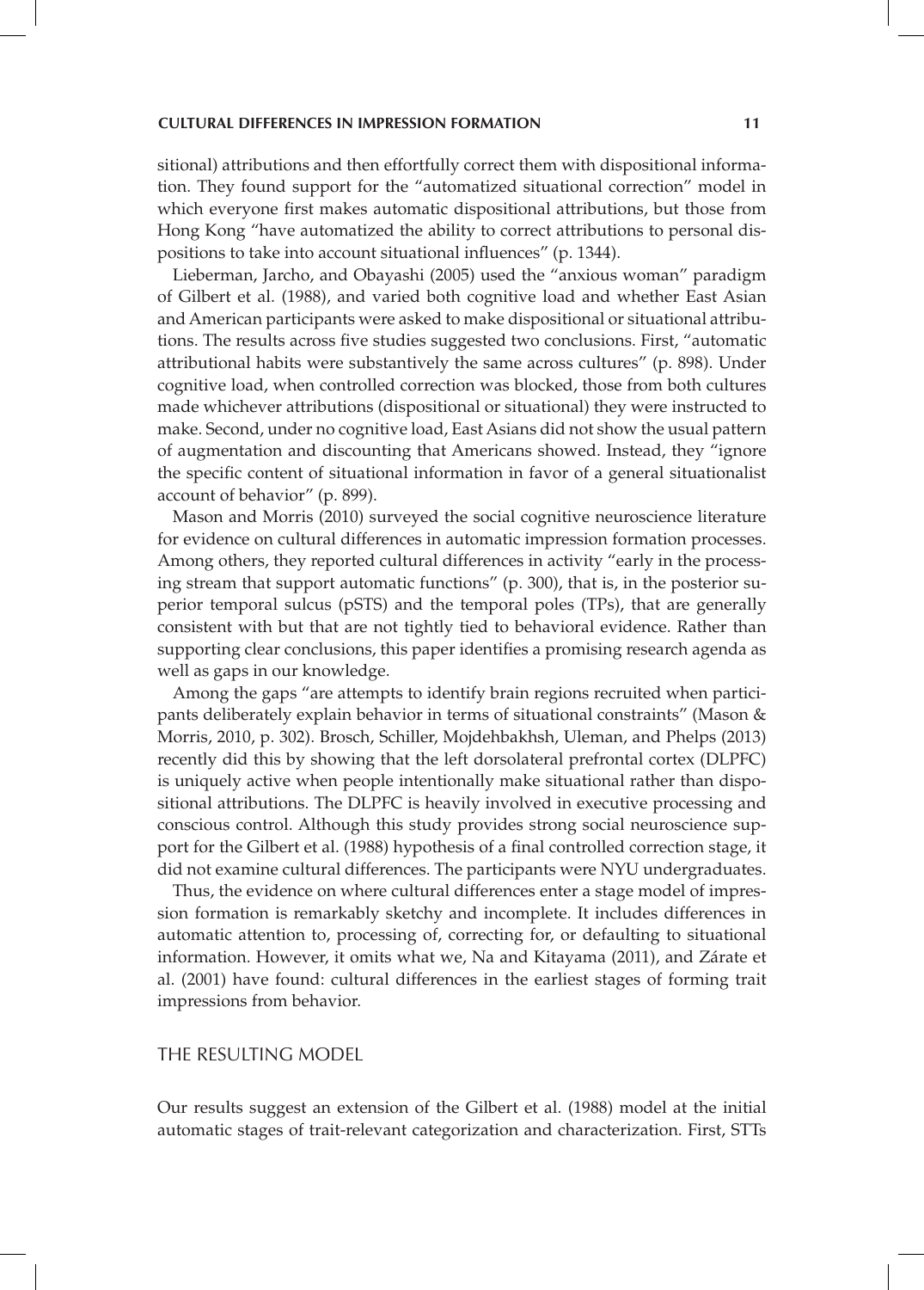occurred among both American and Japanese participants, so neither culture precludes this most elemental kind of trait impression. Second, STTs were more frequent among American than among Japanese participants. This is consistent with Zárate et al. (2001) and Na and Kitayama (2011). Zárate et al. (2001) observed that trait constructs were more readily accessible to Anglos than to Chicanos when encoding trait-implying behaviors. Na and Kitayama (2011) found that STIs did not occur among Asian-Americans but did occur among Euro-Americans. Thus, cultural differences exist in the initial stages of impression formation, and given the appropriate stimuli and measures, trait inferences occur in all or most cultures.

Third, our STT cultural difference resulted from automatic rather than controlled processes. Automatic processes contributed to STT more among Americans than among Japanese, whereas the contribution of controlled processes did not differ between the groups. This is the first study to use the PDP definition of automaticity, as opposed to one based on concurrent cognitive load or the other criteria of automaticity that Bargh (1994) outlined. The advantage of the PDP definition is that it is unitary, intuitive, and affirmative. Moreover, our finding that this cultural difference is due to automatic processes is consistent with the view of culture as "automatic" in some sense. As Kitayama (2002) noted, "many researchers of culture have long assumed that culture is tacit and implicit. What culture is to humans is what water is to fish…culture is tacit largely because it is embodied in… human-made artifacts and associated on-line mental responses that make up the society" (p. 90).

An extended model would include cultural differences in initial automatic processing of impression information. These differences may result from chronic attentional habits to persons or contexts (Masuda & Nisbett, 2001), habits of thought (Choi et al., 1999), and implicit goals (e.g., Rim, Min, Uleman, Chartrand, & Carlston, 2013). Explicit controllable questions (What is this person like? What is this situation like?), if any exist, also affect processing (see Knowles et al., 2001; Lieberman et al., 2005). Then, the STT or STI process (depending on the stimuli present) unfolds relatively automatically, reflecting cultural differences as in the present study. Finally, effortful corrections may occur. These corrections require motivation and available cognitive capacity, but they are also shaped by individual beliefs (Church et al., 2012), cultural differences in perceived "common sense" (Zou, Tam, Morris, Lee, Lau, & Chiu, 2009), and conversational maxims.

This view suggests that cultural differences can be found at many stages, that self-reports alone are limited in isolating the affected processes, and that studies of spontaneous processes are particularly revealing because they minimize the effects of explicit goals and permit separate estimates of automatic and controlled processes. The present study illustrates this approach.

### PDP AND STT

Automatic (A) and controlled (C) processes are both involved in any complex judgment or behavior, even in relatively simple STIs and STTs (McCarthy & Skow-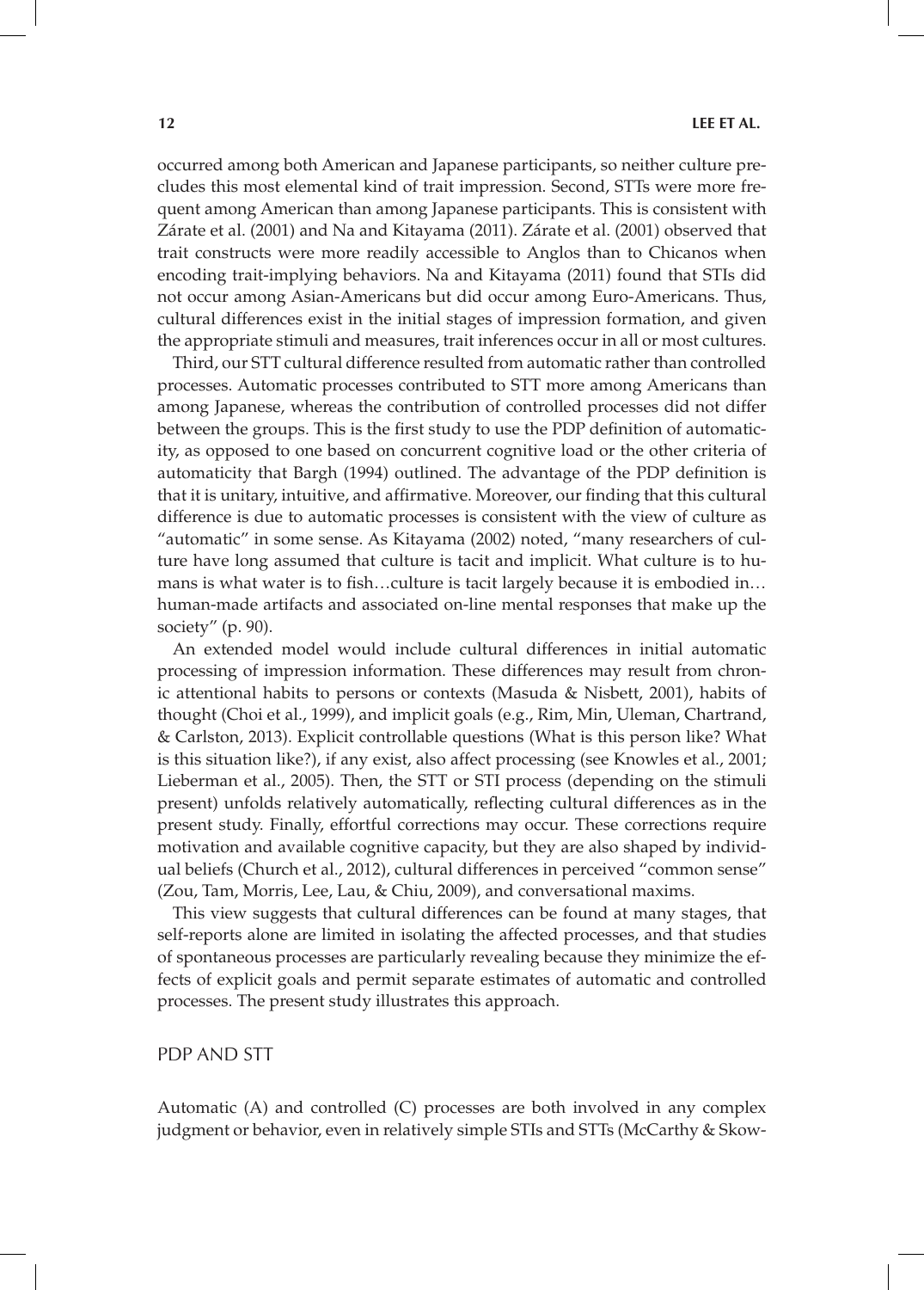ronski, 2011; Uleman, Blader, & Todorov, 2005). In this study, the PDP (Payne, 2005) was therefore used to estimate the contribution of automatic and controlled processes to the occurrence of STTs. Although some (e.g., Hintzman & Curran, 1997) have cautioned that the assumption of independent automatic and control processes underlying the PDP approach (Jacoby, 1991) may not be warranted, others (e.g., Jacoby & Shrout, 1997) have noted that this independence is conceptual, not empirical. (In our study, C and A were negatively correlated to the same degree within both cultures.) McCarthy and Skowronski (2011) have confirmed that certain manipulations selectively affect one process but not the other in STI. In our study, culture affected only A and not C. Thus, the PDP provides a method for investigating the role of "culture" in implicit or automatic processes (Kitayama, 2002; Mason & Morris, 2010).

The phenomenon of STT also provides a method for studying cultural differences in elemental processes of impression formation, that is, in the minimal combination of concepts that constitute an impression, a person representation and a trait. This is the first study to have done so. Its use here illustrates our more general approach to studying cultural differences, that is, to isolate, as much as possible, elemental processes (and their automatic and controlled components) that contribute to cultural differences. We believe this is an important complement to approaches that examine the outcomes of multi-stage processes (e.g., Knowles et al., 2001; Lieberman et al., 2005).

#### **CONCLUSION**

Cultural differences arise from multiple simultaneous, interacting, and cascading processes. Impression formation is a domain where cultural differences are well documented but poorly understood. Thus, it is important to develop theories and methods that allow us to analyze the processes that contribute to these differences. In this article, we suggested the general outline of an elaborated stage theory and showed that STT and PDP are useful tools for investigating elemental processes of impression formation.

Much remains to be explored, both theoretically and empirically. In addition to sampling other cultures, future work should examine subcultural effects. Socioeconomic status (SES) affects STI (Lillard & Skibbe, 2005; Varnum, Na, Murata, & Kitayama, 2012). Varnum et al. (2012) found that STIs were less frequent among working-class participants than among middle-class participants. Interestingly, working-class individuals showed high context sensitivity and weak STI effects, just as those in collectivistic cultures do. Thus, cultural and SES differences can help us "carve nature at its joints" to better understand impression formation processes.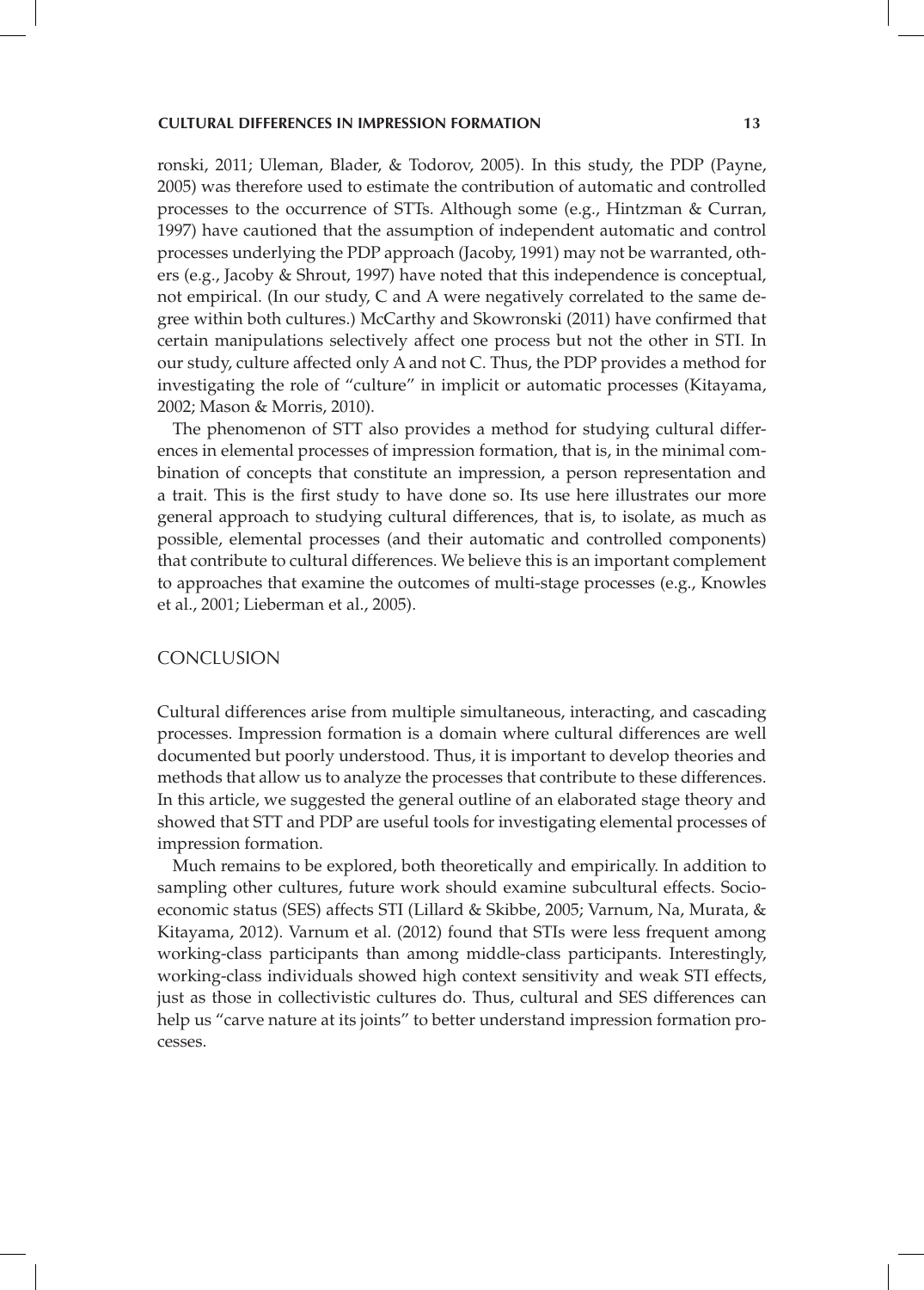| <b>Type</b> | <b>Behavioral Description</b>                                                                     | <b>Exposure Task</b> | <b>Recognition Task</b> |  |
|-------------|---------------------------------------------------------------------------------------------------|----------------------|-------------------------|--|
| Explicit    | "He was thoughtful and picked up his<br>roommate's package for him on his way<br>home from work." | Thoughtful           | Thoughtful              |  |
|             | "She was caring and nursed the bird with a<br>broken wing back to health."                        | Caring               | Caring                  |  |
|             | "He was organized and arranged his books<br>neatly on the shelf in alphabetical order."           | Organized            | Organized               |  |
|             | "She was careful and checked everyone's<br>seat belts before starting off."                       | Careful              | Careful                 |  |
|             | "He was clever and waited until his boss was<br>in a good mood to ask for permission."            | Clever               | Clever                  |  |
|             | "He was <i>inconsiderate</i> and played his music<br>loud while his neighbors were sleeping."     | Inconsiderate        | Inconsiderate           |  |
|             | "He was violent and threatened to hit her<br>unless she took back what she had said."             | Violent              | Violent                 |  |
|             | "She was <i>dishonest</i> and sold stock in a<br>nonexistent company for \$500 a share."          | <b>Dishonest</b>     | <b>Dishonest</b>        |  |
|             | "She was irresponsible and lost track of the<br>two-year-old she was taking care of."             | Irresponsible        | Irresponsible           |  |
|             | "She was <i>rude</i> and left the dinner party<br>without thanking the hostess."                  | Rude                 | Rude                    |  |
| Implicit    | "He phoned for help while the others just<br>screamed."                                           | Calm                 | Calm                    |  |
|             | "She clipped food coupons out of the<br>newspaper every week."                                    | Thrifty              | Thrifty                 |  |
|             | "He went for a 3-mile jog at least four times<br>a week."                                         | Healthy              | Healthy                 |  |
|             | "She arrived to work ten minutes early every<br>morning."                                         | Punctual             | Punctual                |  |
|             | "She spoke five languages and could read<br>three more."                                          | Intelligent          | Intelligent             |  |
|             | "He was afraid he wouldn't be able to think<br>of anything to say."                               | <b>Nervous</b>       | Nervous                 |  |
|             | "She wouldn't loan her extra blanket to the<br>other campers."                                    | Selfish              | Selfish                 |  |
|             | "He made half a dozen errors in filling out<br>his income tax return."                            | Careless             | Careless                |  |
|             | "He refused to look for a job even though he<br>needed one."                                      | Unmotivated          | Unmotivated             |  |
|             | "She told the dentist all about her neighbor's<br>habits."                                        | Gossipy              | Gossipy                 |  |

# Appendix A. Trait Implicit Sentences, Trait Explicit Sentences, Trait Mismatched Sentences, and Control Sentences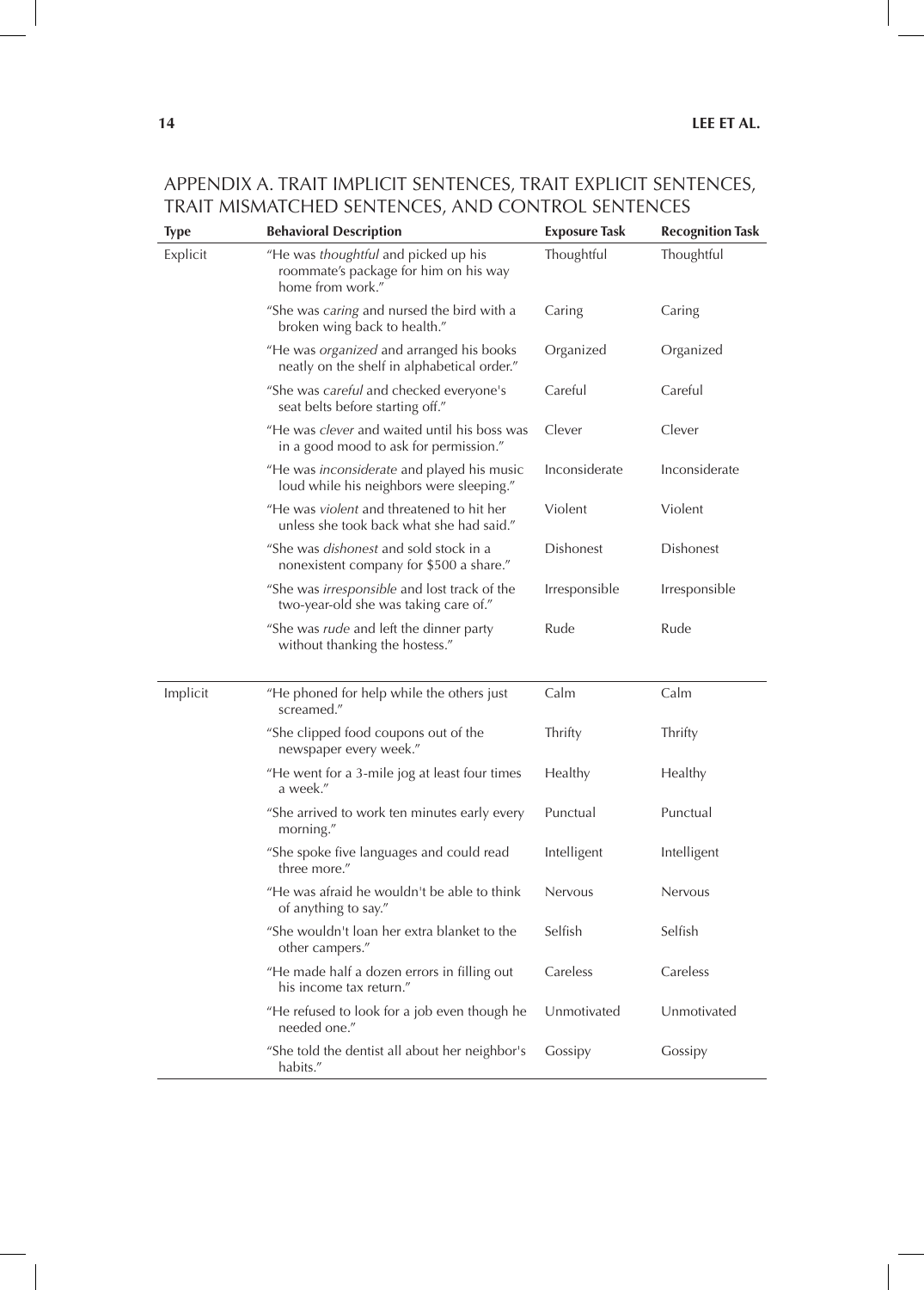| <b>Type</b>            | <b>Behavioral Description</b>                                                                                      | <b>Exposure Task</b> | <b>Recognition Task</b> |  |
|------------------------|--------------------------------------------------------------------------------------------------------------------|----------------------|-------------------------|--|
| Explicit<br>Mismatched | "He was confident and hardly hesitated<br>when attempting to pronounce words he'd<br>never heard before."          | Confident            | Curious                 |  |
|                        | "She was curious and asked how the<br>swallows find their way."                                                    | Curious              | Liar                    |  |
|                        | "He was smart and won first prize in the city-<br>wide high school science fair."                                  | Smart                | Friendly                |  |
|                        | "She was <i>funny</i> , and her stories made people<br>laugh so hard that they held their sides."                  | Funny                | Lazy                    |  |
|                        | "She was <i>friendly</i> and invited the new<br>members of the community to her house."                            | Friendly             | Confident               |  |
|                        | "He was a <i>liar</i> and told his wife that he had<br>to work late, but he hung out with his<br>friends instead." | Liar                 | Obsessive               |  |
|                        | "She was <i>lazy</i> and drove to the newsstand,<br>even though it was only a half of a block<br>away."            | Lazy                 | Honest                  |  |
|                        | "He was a sexist and said that women are<br>less fit to work in the business field."                               | Sexist               | Nosy                    |  |
|                        | "She was <i>forgetful</i> and left her purse on the<br>subway seat on her way to work."                            | Forgetful            | Generous                |  |
|                        | "He was greedy and picked out the best<br>desserts for himself before the guests<br>arrived."                      | Greedy               | Clumsy                  |  |
| Implicit<br>Mismatched | "He told the cashier that she gave him too<br>much change."                                                        | Honest               | Greedy                  |  |
|                        | "She donated a lot of money to a<br>foundation."                                                                   | Generous             | Funny                   |  |
|                        | "She won the amateur contest with her hip<br>hop dancing act."                                                     | Talented             | Sexist                  |  |
|                        | "He fished from his row boat for hours and<br>enjoyed taking in his surroundings."                                 | Laid back            | Smart                   |  |
|                        | "He returned the lost wallet with all the<br>money still in it."                                                   | Trustworthy          | Forgetful               |  |
|                        | "She watched her neighbor's house to see<br>who came and went."                                                    | <b>Nosy</b>          | Laid back               |  |
|                        | "He tripped on the bear skin rug and twisted<br>his ankle."                                                        | Clumsy               | Boring                  |  |
|                        | "He spoke about his experience and then<br>people yawned."                                                         | Boring               | Trustworthy             |  |
|                        | "She excused herself every ten minutes to go<br>wash her hands in the restroom."                                   | Obsessive            | Shy                     |  |
|                        | "She couldn't find the courage to greet her<br>new neighbor."                                                      | Shy                  | Talented                |  |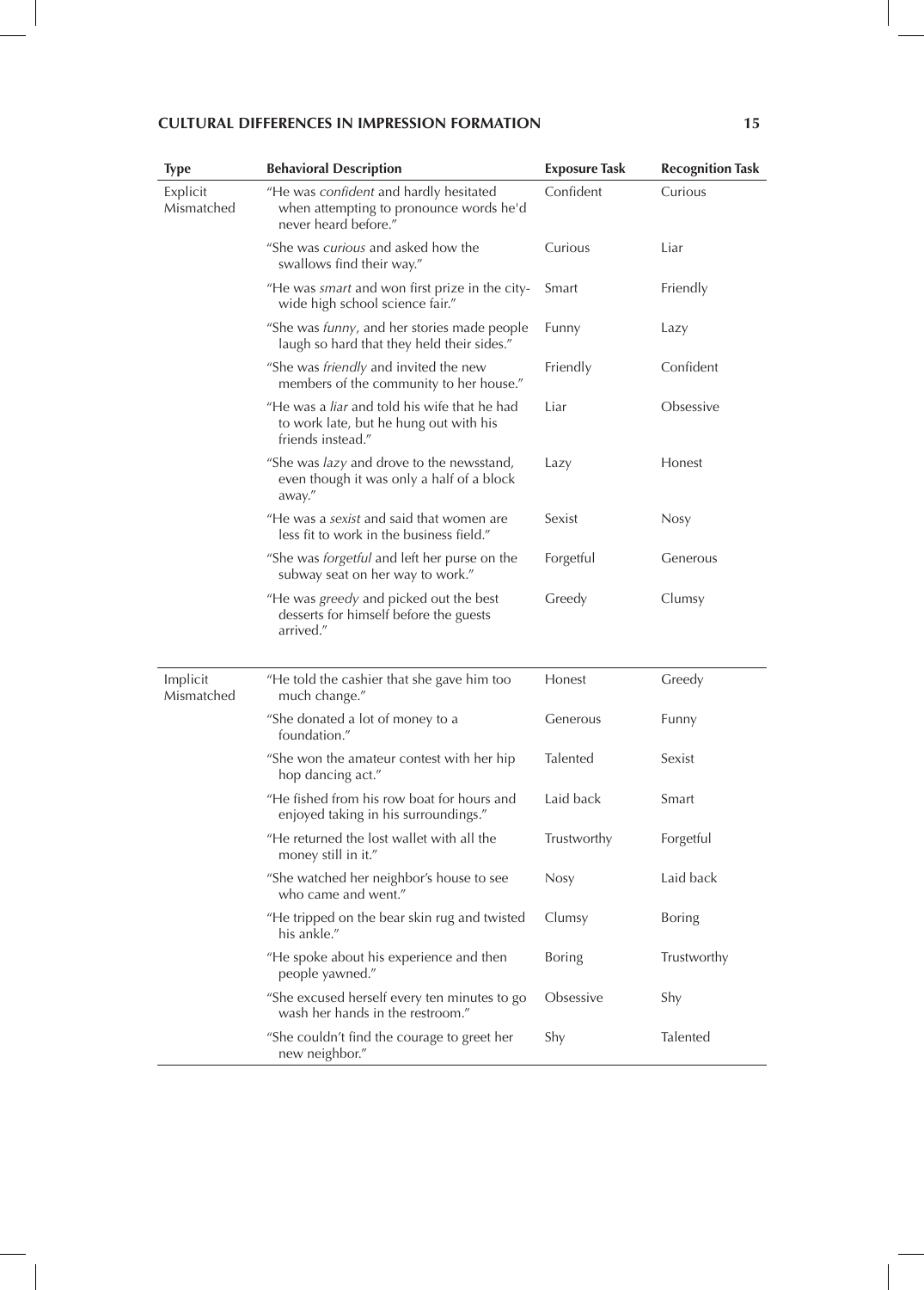| <b>Type</b> | <b>Behavioral Description</b>                                                | <b>Exposure Task</b> | <b>Recognition Task</b> |
|-------------|------------------------------------------------------------------------------|----------------------|-------------------------|
| Control     | "He asked where the stars go shopping."                                      |                      |                         |
|             | "She never drove slower than the speed<br>limit."                            |                      |                         |
|             | "He drove to the only newsstand, 20 blocks<br>away."                         |                      |                         |
|             | "She turned off the local talk show about a<br>distant toxic waste dump."    |                      |                         |
|             | "He hoped that they knew that their new<br>glasses looked funny."            |                      |                         |
|             | "He and his girlfriend were light on their feet<br>during the foxtrot."      |                      |                         |
|             | "She thought he didn't deserve their award<br>and praise."                   |                      |                         |
|             | "He enjoyed watching varsity basketball<br>tryouts for four years in a row." |                      |                         |
|             | "She didn't have an extra blanket to loan the<br>other campers."             |                      |                         |
|             | "She screamed for the others to help find the<br>phone."                     |                      |                         |

### Appendix A. (continued)

*Note.* In the experiment, traits were never presented in italics.

### **References**

- Bargh, J. A. (1994). The four horsemen of automaticity: Awareness, intention, efficiency, and control in social cognition. In R. S. Wyer, Jr., & T. K. Srull (Eds.), *Handbook of social cognition: Vol. 1. Basic processes* (pp. 1-40). Hillsdale, NJ: Erlbaum.
- Brosch, T., Schiller, D., Mojdehbakhsh, R., Uleman, J. S., & Phelps, E. A. (2013). Neural mechanisms underlying the integration of situational information into attribution outcomes. *Social Cognitive and Affective Neuroscience, 8*, 640-646. doi: 10.1093/scan/nst019
- Buchner, A., Erdfelder, E., & Vaterrodt-Plünnecke, B. (1995). Toward unbiased measurement of conscious and unconscious memory processes within the process dissociation framework. *Journal of Experimental Psychology: General, 124*, 137- 160. doi: 10.1037/0096-3445.124.2.137
- Carlston, D. E., & Skowronski, J. J. (1994). Savings in the relearning of trait information as evidence for spontaneous inference generation. *Journal of Personality and Social Psychology, 66*, 840-856.
- Carlston, D. E., & Skowronski, J. J. (2005). Linking versus thinking: Evidence for the different associative and attributional bases of spontaneous trait transference and spontaneous trait inference. *Journal of Personality and Social Psychology, 89*, 884-898.
- Carlston, D. E., Skowronski, J. J., & Sparks, C. (1995). Savings in relearning: II. On the formation of behavior-based trait associations and inferences. *Journal of Personality and Social Psychology, 69*, 420-436. doi: 10.1037/0022-3514.69.3.429
- Chiu, C. Y., & Hong, Y. Y. (2007) Cultural processes: Basic principles. In A. W. Kruglanski & E. T. Higgins (Eds.), *Social psychology: Handbook of basic principles* (pp. 785-804). New York: Guilford.
- Choi, I., & Nisbett, R. E. (1998). Situational salience and cultural differences in the correspondence bias and actorobserver bias. *Personality and Social Psychology Bulletin, 9*, 949-960. doi: 10.1177/0146167298249003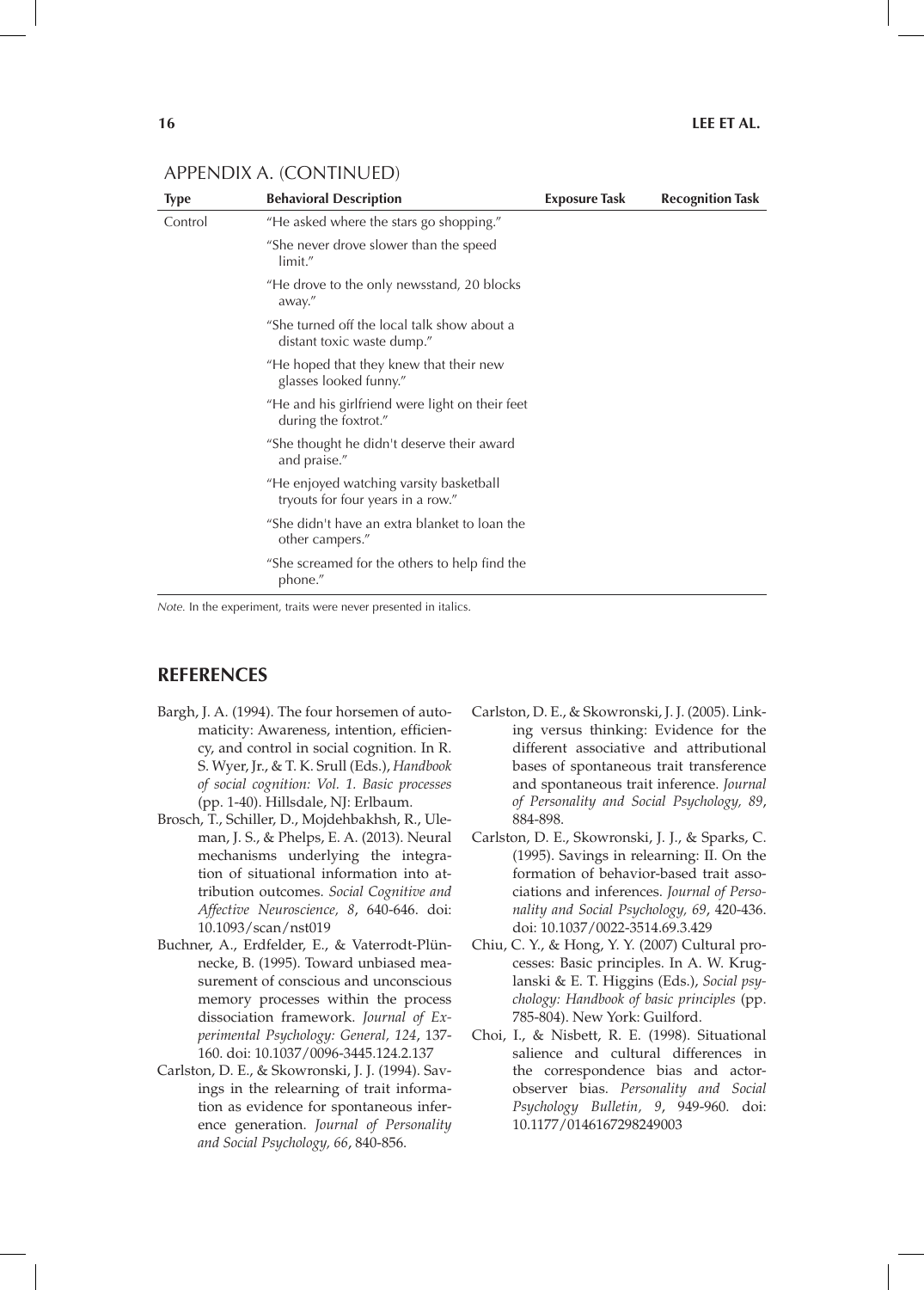- Choi, I., Nisbett, R. E., & Norenzayan, A. (1999). Causal attribution across cultures: Variation and universality. *Psychological Bulletin, 125*, 47-63. doi: 10.1037/0033- 2909.125.1.47
- Church, A. T., Willmore, S. L., Anderson, A. T., Ochiai, M., Porter, N., Mateo, N. J., et al. (2012). Cultural differences in implicit theories and self-perceptions of traitedness: Replication and extension with alternative measurement formats and cultural dimensions*. Journal of Cross-Cultural Psychology, 43*, 1268-1296.
- Cousins, S. D. (1989). Culture and self-perception in Japan and the United States. *Journal of Personality and Social Psychology, 56*, 124-131. doi: 10.1037/0022-3514.56.1.124
- Crawford, M. T., Skowronski, J. J., Stiff, C., & Leonards, U. (2008). Seeing, but not thinking: Limiting the spread of spontaneous trait transference II. *Journal of Experimental Social Psychology, 44*, 840-847. doi: 10.1016/j.jesp.2007.08.001
- Crawford, M. T., Skowronski, J. J., Stiff, C., & Scherer, C. R. (2007). Interfering with inferential, but not associative, processes underlying spontaneous trait inference. *Personality and Social Psychology Bulletin, 33*, 677-690. doi: 10.1177/0146167206298567
- Gelfand, M. J., Spurlock, D., Sniezek, J. A., & Shao, L. (2000). Culture and social prediction: The role of information in enhancing confidence in social predictions in the United States and China. *Journal of Cross-Cultural Psychology, 31*, 498-516.
- Gilbert, D. T., Pelham, B. W., & Krull, D. S. (1988). On cognitive busyness: When person perceivers meet persons perceived. *Journal of Personality and Social Psychology, 54*, 733-740.
- Goren, A., & Todorov, A. (2009). Two faces are better than one: Eliminating false trait associations with faces. *Social Cognition, 27*, 222-248.
- Ham, J., & Vonk, R. (2003). Smart and easy: Co-occurring activation of spontaneous trait inferences and spontaneous situation inferences. *Journal of Experimental Social Psychology, 39*, 434-447.
- Hintzman, D. L., & Curran, T. (1997). More than one way to violate independence: Reply to Jacoby and Shrout (1997). *Journal of Experimental Psychology: Learning, Memory, and Cognition, 23*, 511-513.
- Jacoby, L. L. (1991). A process dissociation framework: Separating automatic from intentional uses of memory. *Journal of Memory and Language, 30*, 513-541. doi: 10.1016/0749-596X(91)90025-F
- Jacoby, L. L., & Shrout, P. E. (1997). Toward a psychometric analysis of violations of the independence assumption in process dissociation. *Journal of Experimental Psychology, 23*, 505-510.
- Jones, E. E., & Harris, V. A. (1967). The attribution of attitudes. *Journal of Experimental Social Psychology, 3*, 1-24.
- Kitayama, S. (2002). Culture and basic psychological processes—Toward a system view of culture: Comment on Oyserman et al. (2002). *Psychological Bulletin, 128*, 89-96.
- Kitayama, S., Duffy, S., Kawamura, T., & Larsen, J. T. (2003). Perceiving an object and its context in different cultures: A cultural look at new look. *Psychological Science, 14*, 201-206. doi: 10.1111/1467- 9280.02432
- Knowles, E. D., Morris, M. W., Chiu, C., & Hong, Y. (2001). Culture and the process of person perception: Evidence for automaticity among East Asians in correcting for situational influences on behavior. *Personality and Social Psychology Bulletin, 27*, 1344-1356.
- Krull, D. S. (1993). Does the grist change the mill? The effect of perceiver's goals on the process of social inference. *Personality and Social Psychology Bulletin, 19*, 340-348.
- Lieberman, M. D., Jarcho, J. M., & Obayashi, J. (2005). Attributional inference across cultures: Similar automatic attributions and different controlled corrections. *Personality and Social Psychology Bulletin, 31*, 889-901.
- Lillard, A. S., & Skibbe, L. (2005). Theory of mind: Conscious attribution and spontaneous trait inference. In R. R. Hassin, J. S. Uleman, & J. A. Bargh (Eds.), *The new unconscious* (pp. 277-305). New York: Oxford University Press.
- Malle, B. F. (2004). *How the mind explains behavior: Folk explanations, meaning, and social interaction*. Cambridge, MA: MIT Press.
- Mason, M. F., & Morris, M. W. (2010). Culture, attribution and automaticity: A social cognitive neuroscience view. *Social Co-*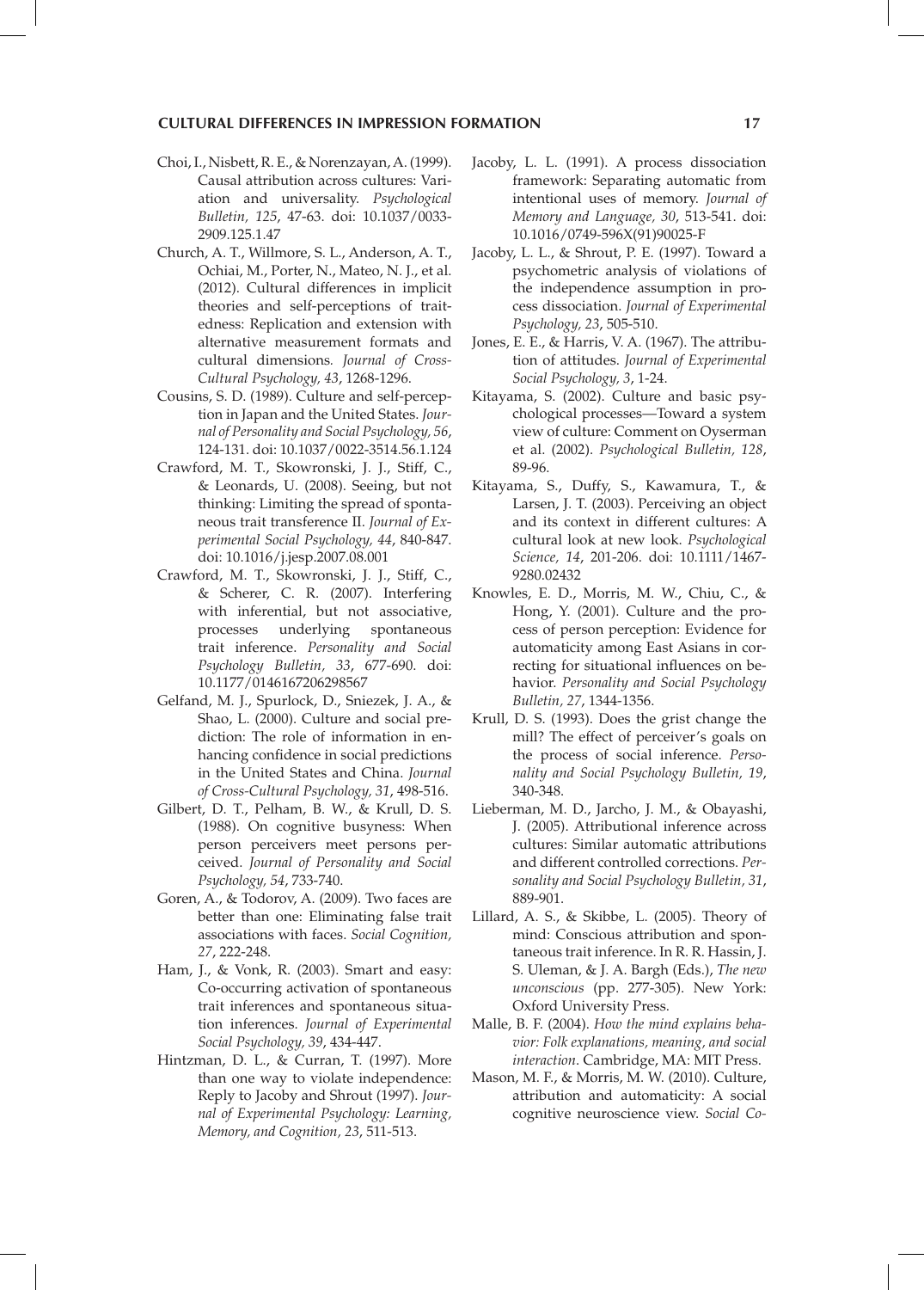*gnitive and Affective Neuroscience, 5*, 292- 306.

- Masuda, T., & Nisbett, R. E. (2001). Attending holistically versus analytically: Comparing the context sensitivity of Japanese and Americans. *Journal of Personality and Social Psychology, 81*, 922-934. doi: 10.1037//0022-35I4.81.5.922
- McCarthy, R. J., & Skowronski, J. J. (2011). The interplay of controlled and automatic processing in the expression of spontaneously inferred traits: A PDP analysis. *Journal of Personality and Social Psychology, 100*, 229-240.
- McCrae, R. R., Costa, P. T., & Yik, M. (1996). Universal aspects of Chinese personality structure. In M. H. Bond (Ed.), *The handbook of Chinese personality* (pp. 189- 207). Hong Kong: Oxford University Press.
- Miller, F. D., Smith, E. R., & Uleman, J. S. (1981). Measurement and interpretation of situational and dispositional attributions. *Journal of Experimental Social Psychology, 17*, 80-95.
- Miller, J. G. (1984). Culture and the development of everyday social explanation. *Journal of Personality and Social Psychology, 46*, 961-978. doi: 10.1037/0022- 3514.46.5.961
- Miyamoto, Y., & Kitayama, S. (2002). Cultural variation in correspondence bias: The critical role of attitude diagnosticity of socially constrained behavior. *Journal of Personality and Social Psychology, 83*, 1239-1248.
- Miyamoto, Y., Nisbett, R. E., & Masuda, T. (2006). Culture and physical environment: Holistic versus analytical perceptual affordances*. Psychological Science, 17*, 113-119.
- Na, J., & Kitayama, S. (2011). Spontaneous trait inference is culture-specific. *Psychological Science, 22*, 1025-1032.
- Newman, L. S. (1993). How individualists interpret behavior: Idiocentrism and spontaneous trait inference. *Social Cognition, 11*, 243-269.
- Norenzayan, A., Choi, I., & Nisbett, R. E. (2002). Cultural similarities and differences in social inference: Evidence from behavioral predictions and lay theories of behavior. *Personality and Social Psychology Bulletin, 28*, 109-120.
- Payne, B. K. (2005). Weapon bias: Split-second decisions and unintended stereotyping. *Current Directions in Psychological Science, 15*, 287-291. doi: 10.1111/j.1467- 8721.2006.00454.x
- Rhee, E., Uleman, J. S., Lee, H. K., & Roman, R. J. (1995). Spontaneous self-descriptions and ethnic identities in individualistic and collectivistic cultures. *Journal of Personality and Social Psychology, 69*, 142- 152.
- Rim, S., Min, K. E., Uleman, J. S., Chartrand, T. L., & Carlston, D. E. (2013). Seeing others through rose-colored glasses: An affiliation goal and positivity bias in implicit trait impressions. *Journal of Experimental Social Psychology, 49*, 1204-1209*.*  doi: 10.1016/j.jesp.2013.05.007
- Shweder, R. A., & Bourne, E. J. (1984). Does the concept of the person vary cross-culturally? In R. A. Shweder & R. A. LeVine (Eds.), *Culture theory: Essays on mind, self, and emotion* (pp. 158-199). Cambridge: Cambridge University Press.
- Skowronski, J. J., Carlston, D. E., Mae, L., & Crawford, M. T. (1998). Spontaneous trait transference: Communicators take on the qualities they describe in others. *Journal of Personality and Social Psychology, 74*, 837-848. doi: 10.1037/0022- 3514.74.4.837
- Todorov, A., & Uleman, J. S. (2002). Spontaneous trait inferences are bound to actors' faces: Evidence from a false recognition paradigm. *Journal of Personality and Social Psychology, 83*, 1051-1065. doi: 10.1037/0022-3514.83.5.1051
- Todorov, A., & Uleman, J. S. (2003). The efficiency of binding spontaneous trait inferences to actors' faces. *Journal of Experimental Social Psychology, 39*, 549-562.
- Todorov, A., & Uleman, J. S. (2004). The person reference process in spontaneous trait inferences. *Journal of Personality and Social Psychology, 87*, 482-493.
- Trope, Y. (1986). Identification and inferential processes in dispositional attribution. *Psychological Review, 93*, 239-257.
- Trope, Y., & Gaunt, R. (2000). Processing alternative explanations of behavior: Correction or integration? *Journal of Personality and Social Psychology, 79*, 344-354.
- Uleman, J. S. (1988). Over 300 behavioral sentence trait implication norms*.* Unpublished manuscript, Department of